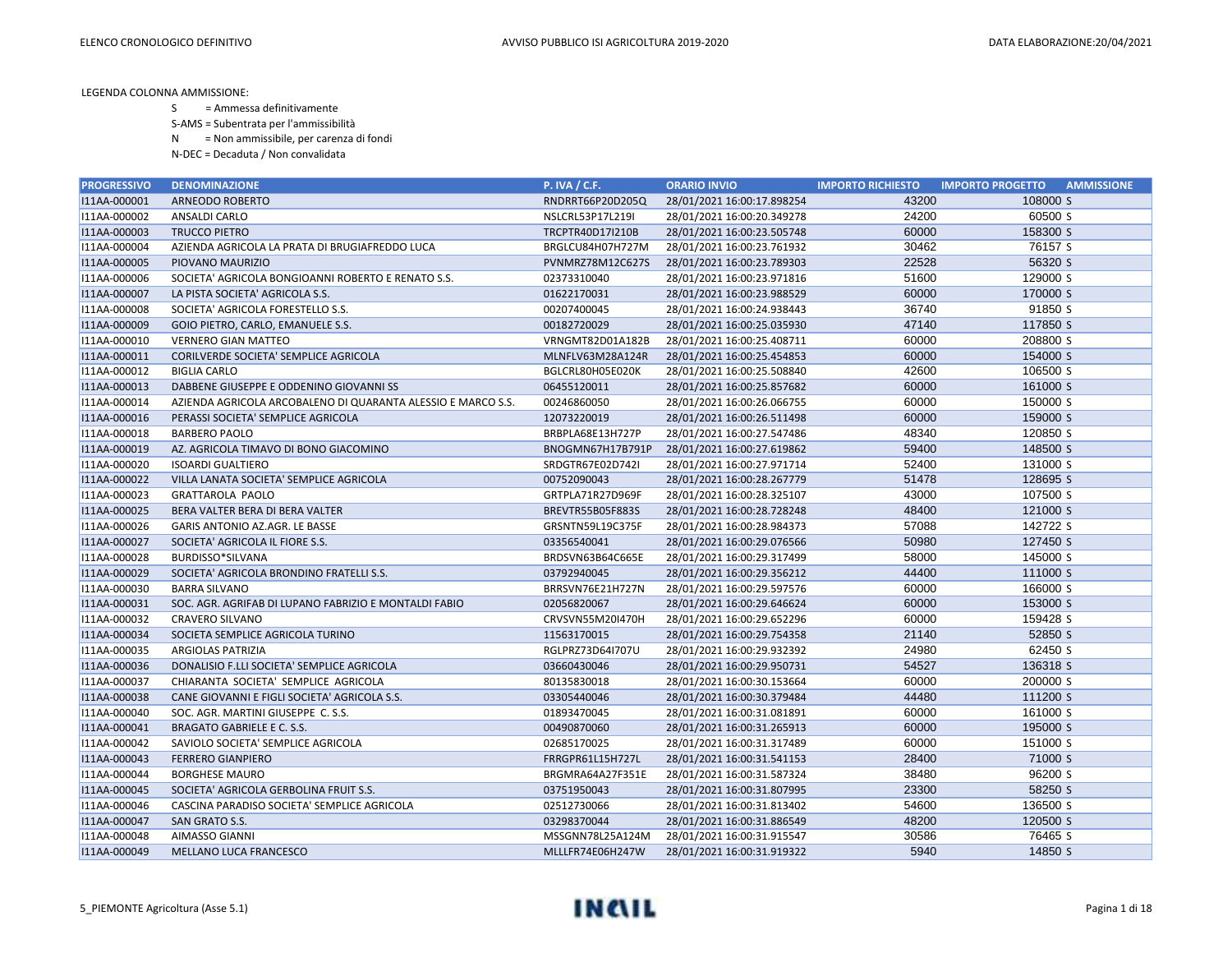- S = Ammessa definitivamente
- S-AMS = Subentrata per l'ammissibilità
- N = Non ammissibile, per carenza di fondi
- N-DEC = Decaduta / Non convalidata

| <b>PROGRESSIVO</b> | <b>DENOMINAZIONE</b>                                    | <b>P. IVA / C.F.</b>    | <b>ORARIO INVIO</b>        | <b>IMPORTO RICHIESTO</b> | <b>AMMISSIONE</b><br><b>IMPORTO PROGETTO</b> |
|--------------------|---------------------------------------------------------|-------------------------|----------------------------|--------------------------|----------------------------------------------|
| I11AA-000050       | CAMPORELLI MICHELE DONATO S.S. DI CAMPORELLI CLAUDIO C. | 00264960030             | 28/01/2021 16:00:32.104837 | 60000                    | 160000 S                                     |
| I11AA-000051       | <b>OCCELLI CRISTIAN</b>                                 | CCLCST88A09D205K        | 28/01/2021 16:00:32.177530 | 21200                    | 53000 S                                      |
| I11AA-000052       | SOCIETA' AGRICOLA AIME F.LLI DIEGO E CLAUDIO S.S.       | 02508630049             | 28/01/2021 16:00:32.223063 | 16300                    | 40750 S                                      |
| I11AA-000053       | TUNINETTI COSTANZO                                      | TNNCTN55D01B791Y        | 28/01/2021 16:00:32.362531 | 60000                    | 175500 S                                     |
| I11AA-000054       | NUOVA GRANGIA 2 SOCIETA' AGRICOLA SEMPLICE              | 03127450041             | 28/01/2021 16:00:32.539901 | 60000                    | 185500 S                                     |
| I11AA-000055       | <b>BONGIOVANNI DIEGO</b>                                | BNGDGI80D02D742K        | 28/01/2021 16:00:32.579726 | 57400                    | 143500 S                                     |
| I11AA-000056       | <b>BAGNA MIRKO</b>                                      | BGNMRK76M08B885B        | 28/01/2021 16:00:32.687296 | 60000                    | 181500 S                                     |
| I11AA-000057       | <b>GULLINO VALTER</b>                                   | GLLVTR69D22D205L        | 28/01/2021 16:00:32.779871 | 46600                    | 116500 S                                     |
| I11AA-000058       | CAUDA LIVIO                                             | CDALVI52C21G777D        | 28/01/2021 16:00:32.827816 | 48850                    | 122125 S                                     |
| I11AA-000059       | MINETTO CLAUDIO                                         | MNTCLD53S16A859N        | 28/01/2021 16:00:32.885991 | 40000                    | 100000 S                                     |
| I11AA-000060       | <b>TABBIA LUIGI GIUSEPPE</b>                            | TBBLGS57M16L787K        | 28/01/2021 16:00:32.897773 | 57731                    | 144328 S                                     |
| I11AA-000062       | <b>GARINO FLAVIO</b>                                    | GRNFLV83H21H727K        | 28/01/2021 16:00:32.914464 | 27120                    | 67800 S                                      |
| I11AA-000063       | <b>BOTTA ENRICO</b>                                     | BTTNRC81L08I470U        | 28/01/2021 16:00:32.966369 | 60000                    | 155000 S                                     |
| I11AA-000065       | SOCIETA' AGRICOLA PEYRACCHIA F.LLI S.S.                 | 85010950047             | 28/01/2021 16:00:33.140101 | 51567                    | 128919 S                                     |
| I11AA-000066       | <b>AUDISIO BRUNO</b>                                    | DSABRN54T07H247Z        | 28/01/2021 16:00:33.304665 | 27360                    | 68400 S                                      |
| I11AA-000067       | <b>GOLETTO ELIO</b>                                     | GLTLEI53B08H326E        | 28/01/2021 16:00:33.353523 | 57456                    | 143640 S                                     |
| I11AA-000068       | <b>BUSSI DARIO</b>                                      | BSSDRA63R11H727H        | 28/01/2021 16:00:33.447545 | 60000                    | 173500 S                                     |
| I11AA-000069       | <b>BONA JONATHAN</b>                                    | BNOJTH93E15A124I        | 28/01/2021 16:00:33.736319 | 24800                    | 62000 S                                      |
| I11AA-000070       | AGRIALFA SOCIETA' AGRICOLA S.S.                         | 02183150032             | 28/01/2021 16:00:33.749153 | 51600                    | 129000 S                                     |
| I11AA-000071       | <b>MAGGIO VALTER</b>                                    | MGGVTR61B03F814S        | 28/01/2021 16:00:33.883169 | 60000                    | 162000 S                                     |
| I11AA-000072       | FENINI ANGELO E TARCISIO SOC AGR SS                     | 00419160031             | 28/01/2021 16:00:33.962024 | 53800                    | 134500 S                                     |
| I11AA-000073       | SOCIETA' AGRICOLA ALLASIA PLANT S.S.                    | 02935200044             | 28/01/2021 16:00:34.081245 | 60000                    | 208900 S                                     |
| I11AA-000074       | SOC. AGR. BERTEA FRANCESCO E PAOLA S.S.                 | 01847870043             | 28/01/2021 16:00:34.098356 | 55000                    | 137500 S                                     |
| I11AA-000075       | SOCIETA' AGRICOLA PONSO GIOVANNI E ROBERTO S.S.         | 03652770045             | 28/01/2021 16:00:34.307053 | 24200                    | 60500 S                                      |
| I11AA-000076       | SOC. AGR. CASCINA GRANERA S.S.                          | 03241910045             | 28/01/2021 16:00:34.315493 | 47726                    | 119316 S                                     |
| I11AA-000078       | VAUDAGNA MIRELLA                                        | VDGMLL59A56L219G        | 28/01/2021 16:00:34.413558 | 60000                    | 280000 S                                     |
| I11AA-000079       | <b>TAMAGNONE SILVANA</b>                                | TMGSVN66P51C627R        | 28/01/2021 16:00:34.422070 | 60000                    | 151002 S                                     |
| I11AA-000080       | <b>RASO GIANLUCA</b>                                    | RSAGLC73B22B777E        | 28/01/2021 16:00:34.484100 | 43160                    | 107900 S                                     |
| I11AA-000083       | <b>LAURO ENRICO</b>                                     | LRANRC82D25H727B        | 28/01/2021 16:00:34.648072 | 12200                    | 30500 S                                      |
| I11AA-000084       | PAVESI SOCIETA' AGRICOLA SEMPLICE                       | 00131450033             | 28/01/2021 16:00:34.657948 | 58000                    | 145000 S                                     |
| I11AA-000085       | DORIA MASSIMO DITTA INDIVIDUALE                         | DROMSM69M30C665X        | 28/01/2021 16:00:34.806691 | 59073                    | 147684 S                                     |
| I11AA-000089       | <b>GREPPI ANTONELLA</b>                                 | GRPNNL65S68L750O        | 28/01/2021 16:00:35.063073 | 44140                    | 110350 S                                     |
| I11AA-000090       | BIMAR DI MATTEO RIVOIRA                                 | RVRMTT66M19D742Q        | 28/01/2021 16:00:35.100005 | 60000                    | 160000 S                                     |
| I11AA-000091       | OVOLANGHE DI VIBERTI F.LLI                              | 02513980041             | 28/01/2021 16:00:35.224619 | 12400                    | 31000 N-DEC                                  |
| I11AA-000092       | SOCIETA' AGRICOLA SAN CHIAFFREDO S.S.                   | 03447090048             | 28/01/2021 16:00:35.229403 | 28400                    | 71000 S                                      |
| I11AA-000094       | PRELATO CRISTIANO                                       | PRLCST77C24B791U        | 28/01/2021 16:00:35.678407 | 60000                    | 169500 S                                     |
| I11AA-000095       | DELLAZIENDA AGRICOLA RACCA DI RACCA MARIANGELA          | RCCMNG63D48D742A        | 28/01/2021 16:00:35.700694 | 23240                    | 58100 S                                      |
| I11AA-000096       | <b>BRUNO ROBERTO</b>                                    | BRNRRT66C27C404Q        | 28/01/2021 16:00:35.732361 | 7200                     | 18000 S                                      |
| I11AA-000097       | <b>BORELLO SOCIETA' SEMPLICE</b>                        | 02627830066             | 28/01/2021 16:00:35.905371 | 20000                    | 50000 S                                      |
| I11AA-000098       | SOCIETA' AGRICOLA MARCONETTO BRUNO E ELIO S.S.          | 02205760040             | 28/01/2021 16:00:36.063840 | 40800                    | 102000 S                                     |
| I11AA-000099       | MONGE PAOLO                                             | MNGPLA82T15H727B        | 28/01/2021 16:00:36.199260 | 56081                    | 140204 S                                     |
| I11AA-000100       | <b>CIRIOTTI LUCA</b>                                    | CRTLCU72B16A479O        | 28/01/2021 16:00:36.275143 | 16080                    | 40200 S                                      |
| I11AA-000101       | <b>TALLONE BRUNO</b>                                    | <b>TLLBRN73L26D205J</b> | 28/01/2021 16:00:36.283369 | 60000                    | 157000 S                                     |

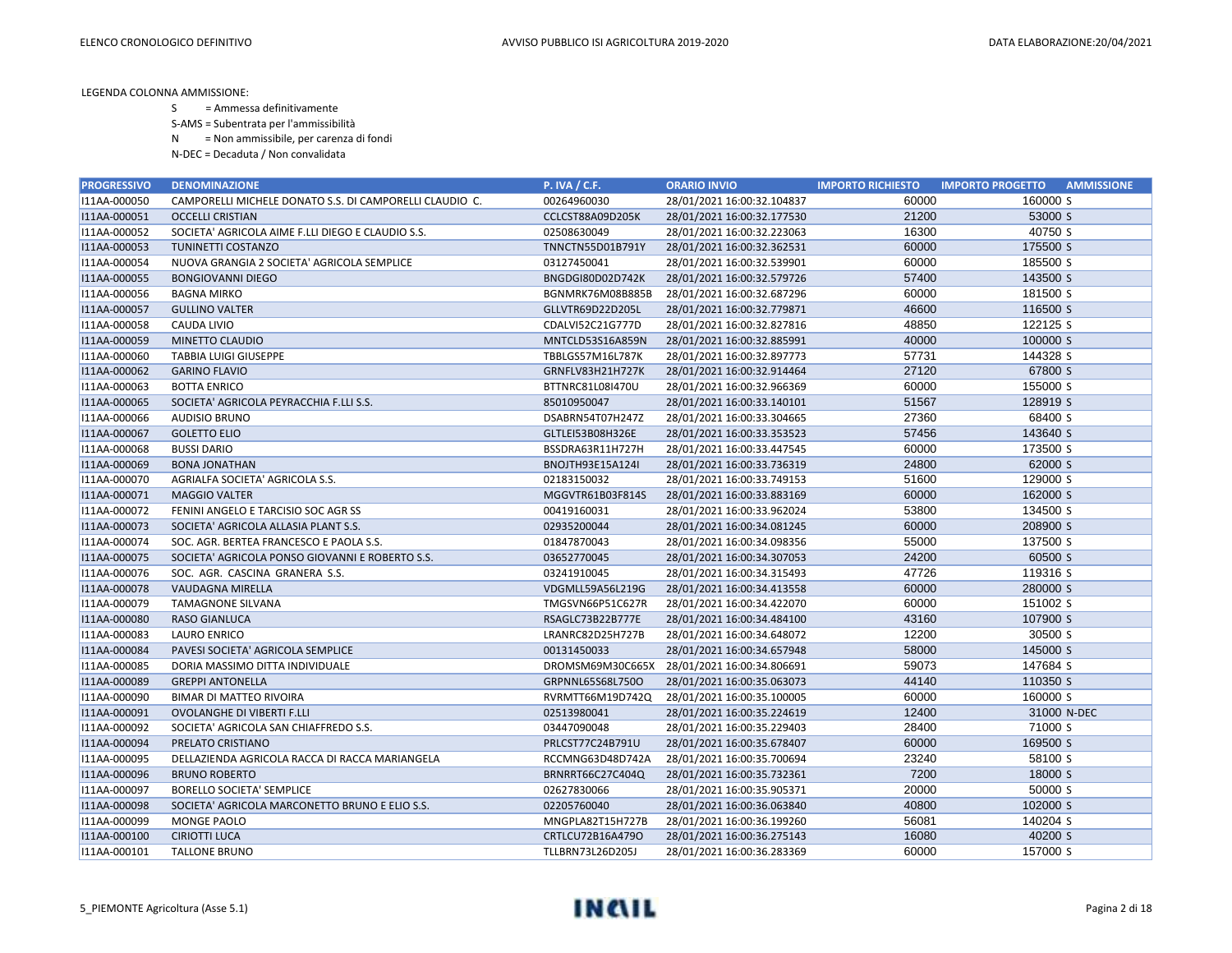- S = Ammessa definitivamente
- S-AMS = Subentrata per l'ammissibilità
- N = Non ammissibile, per carenza di fondi
- N-DEC = Decaduta / Non convalidata

| <b>PROGRESSIVO</b> | <b>DENOMINAZIONE</b>                                        | <b>P. IVA / C.F.</b> | <b>ORARIO INVIO</b>        | <b>IMPORTO RICHIESTO</b> | <b>AMMISSIONE</b><br><b>IMPORTO PROGETTO</b> |
|--------------------|-------------------------------------------------------------|----------------------|----------------------------|--------------------------|----------------------------------------------|
| I11AA-000102       | <b>DRAGONE ANDREA</b>                                       | DRGNDR77B10F351P     | 28/01/2021 16:00:36.288272 | 39100                    | 97750 S                                      |
| I11AA-000103       | AZIENDA AGRICOLA CUNIGLIO VALERIO                           | CNGVLR85C21I470B     | 28/01/2021 16:00:36.338132 | 60000                    | 170000 S                                     |
| I11AA-000104       | ARNEODO ENZO                                                | RNDNZE59C02D205R     | 28/01/2021 16:00:36.372430 | 21600                    | 54000 S                                      |
| I11AA-000105       | BOSSO STEFANO E LOREDANO S.S.                               | 00515780021          | 28/01/2021 16:00:36.418351 | 47200                    | 118000 S                                     |
| I11AA-000106       | PERETTI ALDO                                                | PRTLDA63A07G674V     | 28/01/2021 16:00:36.430765 | 38200                    | 95500 S                                      |
| I11AA-000108       | SOCIETA' AGRICOLA GIULIANO SOCIETA' SEMPLICE                | 03739500043          | 28/01/2021 16:00:36.812179 | 47672                    | 119180 S                                     |
| I11AA-000109       | AIMONETTO DANIELE FEDERICO                                  | MNTDLF68B24H890X     | 28/01/2021 16:00:36.946624 | 17920                    | 44800 S                                      |
| I11AA-000110       | PERLO ADRIANO MICHELE                                       | PRLDNM64E16I470Y     | 28/01/2021 16:00:37.006754 | 29444                    | 73612 S                                      |
| I11AA-000111       | <b>BOSCHETTO MASSIMO</b>                                    | BSCMSM63S19L304I     | 28/01/2021 16:00:37.018550 | 60000                    | 155000 S                                     |
| I11AA-000112       | <b>MENZIO MARCO</b>                                         | MNZMRC63A29C627Y     | 28/01/2021 16:00:37.086725 | 33600                    | 84000 S                                      |
| I11AA-000113       | <b>GRELLA FRANCESCO E GIUSEPPE S.S.</b>                     | 02367640014          | 28/01/2021 16:00:37.118041 | 60000                    | 152000 S                                     |
| I11AA-000114       | FIGLI DI COSTANTINO MARASSO SOCIETA' SEMPLICE AGRICOLA SITU | 03591420041          | 28/01/2021 16:00:37.148869 | 15278                    | 38195 S                                      |
| I11AA-000115       | MOSSO SILVIO                                                | MSSSLV65T02I327I     | 28/01/2021 16:00:37.172183 | 40600                    | 101500 S                                     |
| I11AA-000116       | PRATO SANDRO                                                | PRTSDR65R22L750P     | 28/01/2021 16:00:37.202855 | 50140                    | 125350 S                                     |
| I11AA-000117       | <b>MARENCHINO PIERFRANCO</b>                                | MRNPFR62H29D205W     | 28/01/2021 16:00:37.284848 | 30366                    | 75916 S                                      |
| I11AA-000118       | FATTORIA ITALIA DI DOTTO ALDO                               | DTTLDA71H11D205L     | 28/01/2021 16:00:37.348659 | 49740                    | 124350 S                                     |
| I11AA-000119       | <b>BORCA MASSIMILIANO</b>                                   | BRCMSM72H23L219L     | 28/01/2021 16:00:37.468583 | 59800                    | 149500 S                                     |
| I11AA-000120       | AZIENDA AGRICOLA FRUTTA DI COLLINA DI ARMELLINO GIANFRANCO  | RMLGFR64E09L219R     | 28/01/2021 16:00:37.602249 | 22800                    | 57000 S                                      |
| I11AA-000121       | <b>DOMINICI PAOLO</b>                                       | DMNPLA68M09B777G     | 28/01/2021 16:00:37.751211 | 46800                    | 117000 S                                     |
| I11AA-000122       | SOCIETA' AGRICOLA LUEN DEI MARCHISI SOCIETA' SEMPLICE       | 03246400042          | 28/01/2021 16:00:37.841059 | 49280                    | 123200 S                                     |
| I11AA-000123       | <b>AUDISIO LUIGI</b>                                        | DSALGU54E27E406P     | 28/01/2021 16:00:37.957599 | 13000                    | 32500 S                                      |
| I11AA-000124       | SOC. AGRICOLA MATTEO E ANNA S.S.                            | 09682530010          | 28/01/2021 16:00:38.062350 | 60000                    | 189640 S                                     |
| I11AA-000125       | AZ.AGR. CASCINA CALVENZA DI ALBERTO PELLETTA                | PLLLRT61B04B954N     | 28/01/2021 16:00:38.121094 | 58600                    | 146500 S                                     |
| I11AA-000126       | <b>BALLATORE MAURIZIO</b>                                   | BLLMRZ62B12L942U     | 28/01/2021 16:00:38.165967 | 56400                    | 141000 S                                     |
| I11AA-000127       | AZ. AGR. BOGLIONE MARCO E GIACOMO                           | 86003280046          | 28/01/2021 16:00:38.225869 | 40280                    | 100700 S                                     |
| I11AA-000128       | RAVERA GIOVANNI E C. DI RAVERA D. E C. SOC. AGR.            | 03011990045          | 28/01/2021 16:00:38.230863 | 60000                    | 291000 S                                     |
| I11AA-000129       | <b>DANIELE BERNARDINO</b>                                   | DNLBNR72R26D205X     | 28/01/2021 16:00:38.239434 | 38200                    | 95500 S                                      |
| I11AA-000130       | BERTORELLO SERGIO CHIAFFREDO E SILVANO EZIO                 | 02145090045          | 28/01/2021 16:00:38.262027 | 54927                    | 137318 S                                     |
| I11AA-000131       | <b>CAVALIERE GIANFRANCO</b>                                 | CVLGFR61E17I144A     | 28/01/2021 16:00:38.265649 | 51670                    | 129175 S                                     |
| I11AA-000133       | PODERI VILLOSIO DANIELE SOCIETA' SEMPLICE AGRICOLA          | 03859650040          | 28/01/2021 16:00:38.392524 | 60000                    | 191000 S                                     |
| I11AA-000134       | TENUTA MADE DI C.M.                                         | MRNCRS94D14D969U     | 28/01/2021 16:00:38.400710 | 24000                    | 60000 S                                      |
| I11AA-000135       | FRA CARMINE E ANTONIO SOCIETA' SEMPLICE                     | 01948500028          | 28/01/2021 16:00:38.515284 | 60000                    | 185000 S                                     |
| I11AA-000136       | LA GENTILE SOCIETA' AGRICOLA S.S.                           | 02301600033          | 28/01/2021 16:00:38.575662 | 24400                    | 61000 S                                      |
| I11AA-000137       | <b>BERAUDO GIUSEPPE</b>                                     | BRDGPP65T30C466O     | 28/01/2021 16:00:38.664317 | 38584                    | 96460 S                                      |
| I11AA-000138       | <b>GARNRO ENZO</b>                                          | GRNNZE72R26H727X     | 28/01/2021 16:00:38.677516 | 47921                    | 119804 S                                     |
| I11AA-000139       | SOCIETA' AGRICOLA MAINARDI PAOLO E UMBERTO S.S.             | 01809360033          | 28/01/2021 16:00:38.787838 | 36400                    | 91000 S                                      |
| I11AA-000141       | <b>MONETTA NICOLA</b>                                       | MNTNCL78L03E379T     | 28/01/2021 16:00:38.865973 | 26076                    | 65190 S                                      |
| I11AA-000143       | SOCIETA' AGRICOLA SABAGRI SOCIETA' SEMPLICE                 | 03670350044          | 28/01/2021 16:00:39.002999 | 48000                    | 120000 S                                     |
| I11AA-000144       | <b>CORONA ANDREA</b>                                        | CRNNDR69H17L750Q     | 28/01/2021 16:00:39.203356 | 60000                    | 161000 S                                     |
| I11AA-000146       | VALFRE' SANDRO                                              | VLFSDR70M19G087J     | 28/01/2021 16:00:39.275353 | 46200                    | 115500 S                                     |
| I11AA-000147       | I PIOPPI SOCIETA' SEMPLICE                                  | 02524300049          | 28/01/2021 16:00:39.290032 | 60000                    | 208900 S                                     |
| I11AA-000149       | APPENDINO MICHELINO                                         | PPNMHL68E06L219H     | 28/01/2021 16:00:39.483150 | 41000                    | 102500 S                                     |
| I11AA-000150       | <b>FALLARINI FLAVIANO</b>                                   | FLLFVN64C08F317Z     | 28/01/2021 16:00:39.532359 | 60000                    | 185000 S                                     |

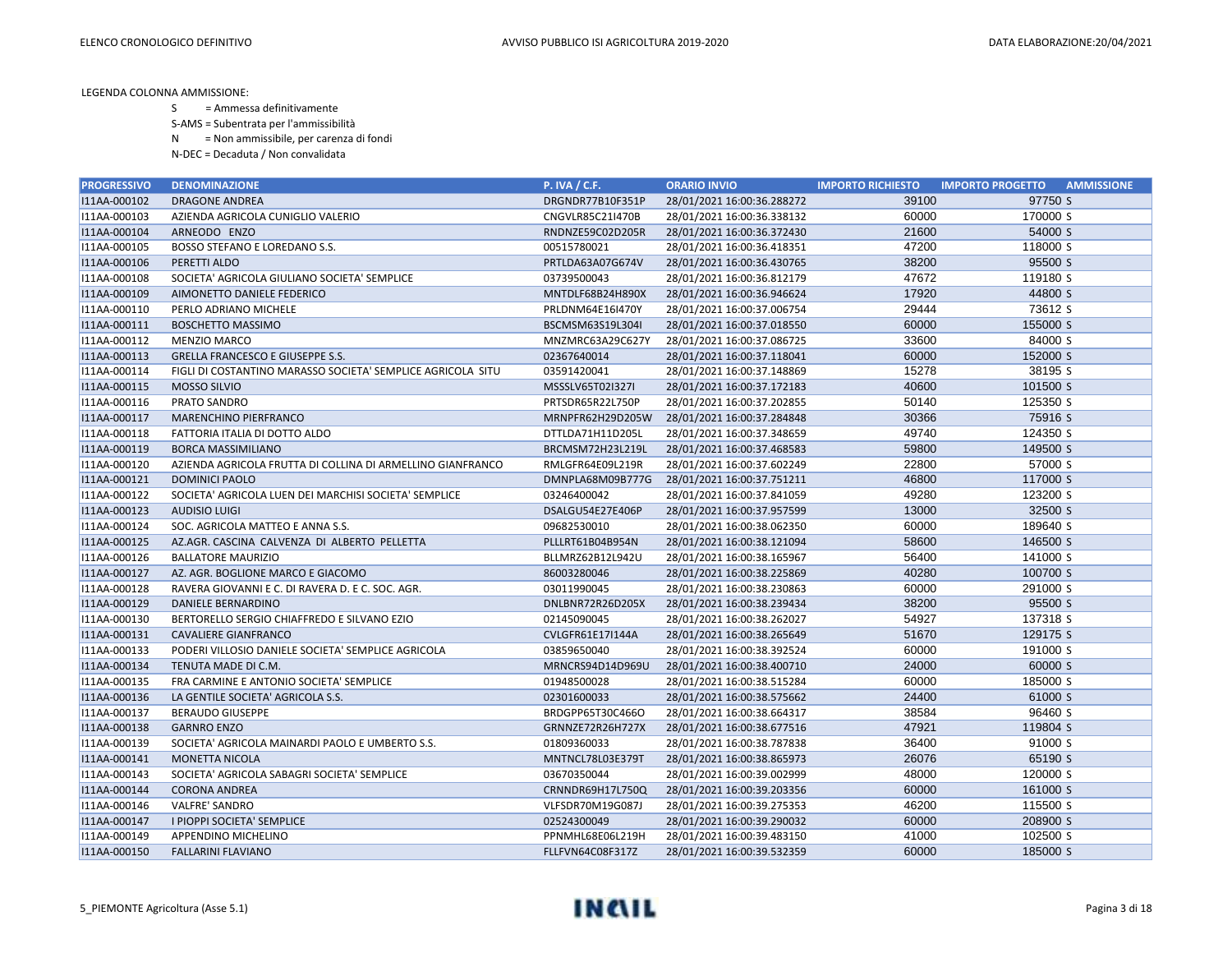S = Ammessa definitivamente

S-AMS = Subentrata per l'ammissibilità

N = Non ammissibile, per carenza di fondi

| <b>PROGRESSIVO</b> | <b>DENOMINAZIONE</b>                                         | <b>P. IVA / C.F.</b> | <b>ORARIO INVIO</b>        | <b>IMPORTO RICHIESTO</b> | <b>IMPORTO PROGETTO</b><br><b>AMMISSIONE</b> |
|--------------------|--------------------------------------------------------------|----------------------|----------------------------|--------------------------|----------------------------------------------|
| I11AA-000151       | SOC. AGRICOLA BAUDUCCO GIOVANNI E FIGLI S.S.                 | 02350120016          | 28/01/2021 16:00:39.599577 | 36800                    | 92000 S                                      |
| I11AA-000152       | <b>RASPO GIUSEPPE</b>                                        | RSPGPP68B18I470R     | 28/01/2021 16:00:39.811504 | 41600                    | 104000 S                                     |
| I11AA-000153       | DEBERNARDI VENON LUIGI ANTONIO                               | DBRLGU63L13E518Z     | 28/01/2021 16:00:39.812799 | 40340                    | 100850 S                                     |
| I11AA-000155       | SAVIO RENZO                                                  | SVARNZ56M20C627Q     | 28/01/2021 16:00:40.007417 | 24600                    | 61500 S                                      |
| I11AA-000156       | SOC. AGR. IL FONTANILE S.S.                                  | 02686540028          | 28/01/2021 16:00:40.021817 | 58400                    | 146000 S                                     |
| I11AA-000157       | MEGLIA PAOLO SOCIETA' SEMPLICE AGRICOLA                      | 12104030015          | 28/01/2021 16:00:40.053855 | 41400                    | 103500 S                                     |
| I11AA-000158       | <b>GRISERI ELIO</b>                                          | GRSLEI65L06F351Y     | 28/01/2021 16:00:40.140400 | 24400                    | 61000 S                                      |
| I11AA-000159       | <b>MELANO DIEGO</b>                                          | MLNDGI76L19H727L     | 28/01/2021 16:00:40.142568 | 52800                    | 132000 S                                     |
| I11AA-000160       | RICALDONE LUIGI M.GABRIELLA                                  | 00181530064          | 28/01/2021 16:00:40.231581 | 52557                    | 131394 S                                     |
| I11AA-000161       | <b>COMETTO STEFANO</b>                                       | CMTSFN51A10D205J     | 28/01/2021 16:00:40.251894 | 35782                    | 89456 S                                      |
| I11AA-000162       | SOCIETA' AGRICOLA BELLARIA DI PAGLINO MATTEO ANDREA SS       | 02319890030          | 28/01/2021 16:00:40.651300 | 60000                    | 191000 S                                     |
| I11AA-000163       | <b>OSELLA AGOSTINO</b>                                       | SLLGTN76P13H727H     | 28/01/2021 16:00:40.738449 | 48200                    | 120500 S                                     |
| I11AA-000164       | ALASIA CORRADO AL WOOD                                       | LSACRD67E18D205E     | 28/01/2021 16:00:40.746152 | 42480                    | 106200 S                                     |
| I11AA-000165       | SOC. AGR. CASCINA SAN MICHELE DI ROSSO C. E TOMATIS M. S.S.  | 03655060048          | 28/01/2021 16:00:40.757734 | 11400                    | 28500 S                                      |
| I11AA-000166       | ALL. RESTAGNO DI RESTAGNO E C.                               | 03021090042          | 28/01/2021 16:00:40.763364 | 60000                    | 188700 S                                     |
| I11AA-000167       | SOCIETA' AGRICOLA MORRA BERNARDINO E ROBERTO F.LLI S.S.      | 02002170047          | 28/01/2021 16:00:40.766879 | 52000                    | 130000 S                                     |
| I11AA-000168       | ISAIA FRUTTA DI ISAIA CHIARA                                 | SIACHR83D48I470E     | 28/01/2021 16:00:40.774397 | 28600                    | 71500 S                                      |
| I11AA-000169       | <b>BECCHIO GRAZIELLA</b>                                     | BCCGZL61D51H727O     | 28/01/2021 16:00:40.775996 | 44400                    | 111000 S                                     |
| I11AA-000170       | AGU' MICHELE                                                 | GAUMHL69L29A660O     | 28/01/2021 16:00:40.810139 | 51318                    | 128297 S                                     |
| I11AA-000171       | <b>VILLOSIO SERGIO</b>                                       | VLLSRG66M20I470U     | 28/01/2021 16:00:40.818486 | 60000                    | 178000 S                                     |
| I11AA-000172       | <b>BODDA TONINO</b>                                          | BDDTNN67D09G430B     | 28/01/2021 16:00:40.840824 | 42962                    | 107406 S                                     |
| I11AA-000173       | <b>BERARDO MASSIMO</b>                                       | BRRMSM74S14H727R     | 28/01/2021 16:00:40.911822 | 38740                    | 96850 S                                      |
| I11AA-000176       | <b>GIORGIS MARCO FRANCESCO</b>                               | GRGMCF72L20D205M     | 28/01/2021 16:00:41.040862 | 45971                    | 114929 S                                     |
| I11AA-000177       | <b>CUNIBERTI EZIO</b>                                        | CNBZEI72P11F351W     | 28/01/2021 16:00:41.167477 | 39080                    | 97700 N-DEC                                  |
| I11AA-000178       | <b>GIORDANO ILARIO</b>                                       | GRDLRI72C05D205U     | 28/01/2021 16:00:41.201255 | 50400                    | 126000 S                                     |
| I11AA-000179       | OSELLA BERNARDO SOCIETA' AGRICOLA SEMPLICE                   | 02505690061          | 28/01/2021 16:00:41.255587 | 60000                    | 160478 S                                     |
| I11AA-000180       | <b>SILVESTRO EMANUELE</b>                                    | SLVMNL73C05D742N     | 28/01/2021 16:00:41.387066 | 60000                    | 161500 S                                     |
| I11AA-000181       | <b>CAVALLO IVO</b>                                           | CVLVIO86A24D205M     | 28/01/2021 16:00:41.491698 | 46400                    | 116000 S                                     |
| I11AA-000182       | MELLANO SANTINO CLAUDIO                                      | MLLSTN58H03E894I     | 28/01/2021 16:00:41.546511 | 33200                    | 83000 S                                      |
| I11AA-000183       | <b>DEGIOVANNI MARCO</b>                                      | DGVMRC87P02I470A     | 28/01/2021 16:00:41.685387 | 18800                    | 47000 S                                      |
| I11AA-000184       | AZIENDA AGRICOLA LA FASENDA DI SILVESTRO DAVIDE E C. SOCIETA | 83001020045          | 28/01/2021 16:00:41.807642 | 53374                    | 133435 S                                     |
| I11AA-000186       | <b>FALLARINI SERGIO</b>                                      | FLLSRG68C04D872B     | 28/01/2021 16:00:41.839058 | 58400                    | 146000 S                                     |
| I11AA-000187       | CA' D'MURE' AZ. AGRICOLA DI FRANCO PAOLO                     | FRNPLA69D04H811G     | 28/01/2021 16:00:41.865227 | 28987                    | 72468 S                                      |
| I11AA-000188       | VIAZZO MAURIZIO                                              | VZZMRZ62L19B046L     | 28/01/2021 16:00:41.994403 | 58000                    | 145000 S                                     |
| I11AA-000189       | <b>GARIGLIO PIERO</b>                                        | GRGPRI53P02G684K     | 28/01/2021 16:00:42.100663 | 45800                    | 114500 S                                     |
| I11AA-000190       | <b>GERBINO PIERANTONIO</b>                                   | GRBPNT66S13B777N     | 28/01/2021 16:00:42.112772 | 42800                    | 107000 S                                     |
| I11AA-000191       | <b>VIALE SILVIA</b>                                          | VLISLV73B58D205S     | 28/01/2021 16:00:42.112940 | 10280                    | 25700 S                                      |
| I11AA-000192       | GRASSO GIOACHINO E GIUSEPPE F.LLI S.S.                       | 00678520040          | 28/01/2021 16:00:42.121881 | 60000                    | 214700 S                                     |
| I11AA-000193       | <b>BONGIANINO GIANBATTISTA</b>                               | BNGGBT68C21A859Y     | 28/01/2021 16:00:42.221789 | 52200                    | 130500 S                                     |
| I11AA-000194       | PREVE VITTORIO IMPRESA INDIVIDUALE                           | PRVVTR75L02C665T     | 28/01/2021 16:00:42.436343 | 40942                    | 102357 S                                     |
| I11AA-000196       | ABELLO ALDO                                                  | BLLLDA51A03I470C     | 28/01/2021 16:00:42.524581 | 60000                    | 160000 S                                     |
| I11AA-000198       | ROSSO MAURO GIOVANNI                                         | RSSMGV64T09H247R     | 28/01/2021 16:00:42.694403 | 7680                     | 19200 S                                      |
| I11AA-000199       | <b>ALLIONE ROBERTO</b>                                       | LLNRRT52P03D205V     | 28/01/2021 16:00:42.717522 | 50740                    | 126850 S                                     |

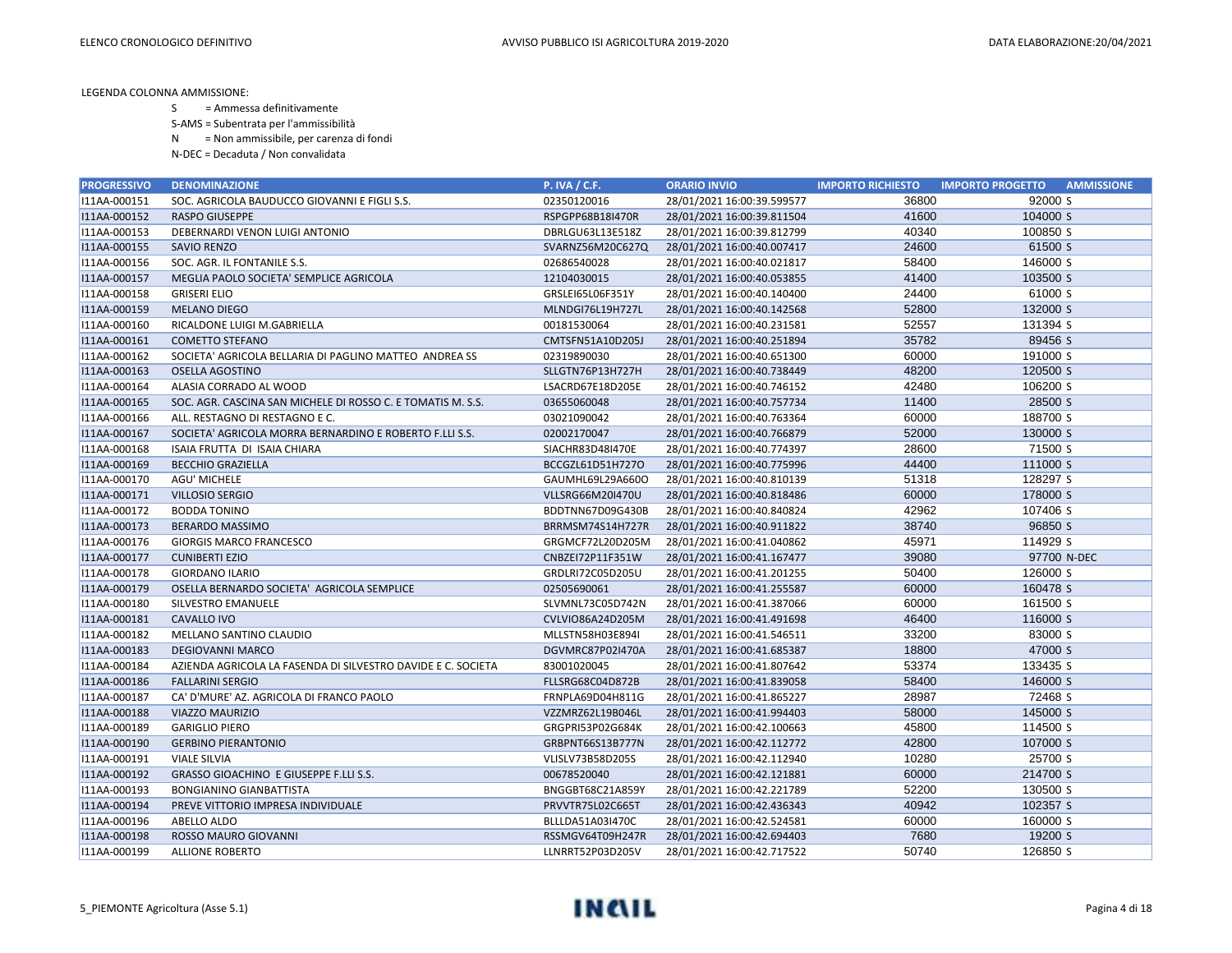S = Ammessa definitivamente

S-AMS = Subentrata per l'ammissibilità

N = Non ammissibile, per carenza di fondi

| <b>PROGRESSIVO</b> | <b>DENOMINAZIONE</b>                                       | <b>P. IVA / C.F.</b> | <b>ORARIO INVIO</b>        | <b>IMPORTO RICHIESTO</b> | <b>AMMISSIONE</b><br><b>IMPORTO PROGETTO</b> |
|--------------------|------------------------------------------------------------|----------------------|----------------------------|--------------------------|----------------------------------------------|
| I11AA-000200       | PONZIO CARLO FRANCESCO MICHELE SOCIETA' SEMPLICE           | 02369080011          | 28/01/2021 16:00:42.733272 | 23602                    | 59006 S                                      |
| I11AA-000201       | SOCIETA' AGRICOLA BALDON GUIDO E PAOLO SS                  | 04480640012          | 28/01/2021 16:00:42.932014 | 60000                    | 161200 S                                     |
| I11AA-000202       | <b>BORRETTA PAOLA</b>                                      | BRRPLA64A46H727W     | 28/01/2021 16:00:43.015542 | 54838                    | 137096 S                                     |
| I11AA-000203       | <b>FERRARIS CRISTIANO</b>                                  | FRRCST63S02L750K     | 28/01/2021 16:00:43.283601 | 43940                    | 109850 S                                     |
| I11AA-000204       | <b>BERSANO LIVIO</b>                                       | BRSLVI65C09L942P     | 28/01/2021 16:00:43.306985 | 60000                    | 199000 S                                     |
| I11AA-000205       | SOCIETA' AGRICOLA BAUDRACCO PIERGIUSEPPE E GIANFRANCO S.S. | 01819580042          | 28/01/2021 16:00:43.362500 | 26600                    | 66500 S                                      |
| I11AA-000206       | <b>CIBRARIO ANGELO BATTISTA</b>                            | CBRNLB58C02L219X     | 28/01/2021 16:00:43.544533 | 21600                    | 54000 S                                      |
| I11AA-000209       | SOC.AGR. MASSOCCO DI SANDRONE FRATELLI                     | 03647400047          | 28/01/2021 16:00:43.781381 | 26000                    | 65000 S                                      |
| I11AA-000210       | AZIENDA AGRICOLA GIANELLA S.S.                             | 11715600018          | 28/01/2021 16:00:43.927992 | 60000                    | 235500 S                                     |
| I11AA-000212       | AZ.AGRICOLA SANTA CATERINA S.                              | 01397090182          | 28/01/2021 16:00:43.966373 | 59720                    | 149300 S                                     |
| I11AA-000213       | AZ. AGRICOLA CASETTA MARIO E ROBERTO S.S.                  | 01079200059          | 28/01/2021 16:00:44.061073 | 34140                    | 85350 S                                      |
| I11AA-000214       | PASCHI SOCIETA' AGRICOLA SEMPLICE                          | 03014520047          | 28/01/2021 16:00:44.082371 | 60000                    | 185500 S                                     |
| I11AA-000215       | <b>ALLIONE ADRIANO</b>                                     | LLNDRN61R05B777I     | 28/01/2021 16:00:44.085198 | 48104                    | 120262 S                                     |
| I11AA-000216       | SPADA EZIO                                                 | SPDZEI70R31D205V     | 28/01/2021 16:00:44.187387 | 41680                    | 104200 S                                     |
| I11AA-000218       | <b>BRUNO MARINO</b>                                        | BRNMRN74R28F351H     | 28/01/2021 16:00:44.287732 | 21600                    | 54000 S                                      |
| I11AA-000219       | <b>ARMATI CLAUDIO</b>                                      | RMTCLD73R07A052V     | 28/01/2021 16:00:44.303578 | 37900                    | 94750 S                                      |
| I11AA-000220       | <b>BANDIERA MARCO</b>                                      | BNDMRC74H05A479A     | 28/01/2021 16:00:44.373297 | 29140                    | 72850 S                                      |
| I11AA-000221       | CARLOTTI DANIELA                                           | CRLDNL79L54H727R     | 28/01/2021 16:00:44.435088 | 58660                    | 146650 S                                     |
| I11AA-000223       | F.LLI QUAGLIA SOCIETA' AGRICOLA A RESPONSABILITA' LIMITATA | 02558350068          | 28/01/2021 16:00:44.532163 | 54800                    | 137000 S                                     |
| I11AA-000224       | SANTAMARIA FABIO FILIPPO                                   | SNTFFL85R24F965A     | 28/01/2021 16:00:44.544538 | 27600                    | 69000 S                                      |
| I11AA-000225       | CAMISASSI BARTOLOMEO                                       | CMSBTL78B22I470I     | 28/01/2021 16:00:44.673864 | 47440                    | 118600 S                                     |
| I11AA-000226       | AGRICOLA SA.ZA. S.A.S.                                     | 00618290209          | 28/01/2021 16:00:44.678071 | 52540                    | 131350 S                                     |
| I11AA-000228       | <b>EUSEBIONE ANTONIO</b>                                   | SBNNTN68B18L750U     | 28/01/2021 16:00:44.738575 | 40740                    | 101850 S                                     |
| I11AA-000229       | ROSSI BARTOLOMEO                                           | RSSBTL71R15H727R     | 28/01/2021 16:00:44.793471 | 53200                    | 133000 S                                     |
| I11AA-000230       | ORIGLIA SERGIO                                             | RGLSRG67C31G777X     | 28/01/2021 16:00:44.802807 | 60000                    | 158500 S                                     |
| I11AA-000232       | SOCIETA' AGRICOLA MATTEIS F.LLI SOCIETA' SEMPLICE          | 10434680012          | 28/01/2021 16:00:45.079369 | 60000                    | 258500 S                                     |
| I11AA-000233       | <b>BRIGNONE MAURA</b>                                      | BRGMRA64B52B719R     | 28/01/2021 16:00:45.080781 | 19200                    | 48000 N                                      |
| I11AA-000234       | <b>DALLA BETTA GIORGIO</b>                                 | DLLGRG58L25G1990     | 28/01/2021 16:00:45.087111 | 58400                    | 146000 N                                     |
| I11AA-000236       | AVICOLA DI CASTELLINO CLAUDIO S.S.                         | 00722680048          | 28/01/2021 16:00:45.171836 | 30400                    | 76000 N                                      |
| I11AA-000237       | BERARDO MAURO PAOLO                                        | BRRMPL66E27A182J     | 28/01/2021 16:00:45.181119 | 60000                    | 249000 N                                     |
| I11AA-000238       | ANSELMO CRISTIAN                                           | NSLCST80M18G674N     | 28/01/2021 16:00:45.194358 | 43680                    | 109200 N                                     |
| I11AA-000239       | <b>BERTOLA BRUNO</b>                                       | BRTBRN76B18D742V     | 28/01/2021 16:00:45.322413 | 40508                    | 101272 N                                     |
| I11AA-000240       | <b>UGO ANGELO</b>                                          | GUONGL56E26I977B     | 28/01/2021 16:00:45.358028 | 41880                    | 104700 N                                     |
| I11AA-000241       | SOCIETA' AGRICOLA EMMECI FRUIT S.S.                        | 03821700048          | 28/01/2021 16:00:45.460127 | 23740                    | 59350 N                                      |
| I11AA-000242       | <b>LAGUZZI ANDREA</b>                                      | LGZNDR83T18A182J     | 28/01/2021 16:00:45.612812 | 60000                    | 151000 N                                     |
| I11AA-000243       | MATTIAUDA GIAMPIERO                                        | MTTGPR65L19B111V     | 28/01/2021 16:00:45.723311 | 60000                    | 150000 N                                     |
| I11AA-000244       | <b>TASSONE MAURIZIO</b>                                    | TSSMRZ78L12D205P     | 28/01/2021 16:00:45.756750 | 28000                    | 70000 N                                      |
| I11AA-000245       | SOCIETA' AGRICOLA TORTO S.S.                               | 11558990013          | 28/01/2021 16:00:45.790787 | 60000                    | 155500 N                                     |
| I11AA-000246       | <b>MORINA GIUSEPPE</b>                                     | MRNGPP66D13B171T     | 28/01/2021 16:00:45.879242 | 55440                    | 138600 N                                     |
| I11AA-000247       | SOC. AGR. SANTA CATERINA S.S. DI BOCCHINO GIOVANNI MARIA C | 10041770016          | 28/01/2021 16:00:46.004791 | 25940                    | 64850 N                                      |
| I11AA-000248       | SOC AGR FRATELLI ALBERTONE SS                              | 12106740017          | 28/01/2021 16:00:46.024956 | 60000                    | 151000 N                                     |
| I11AA-000249       | SOCIETA' AGRICOLA VALLE INFERNOTTO DI BERNARDI S.S.        | 03835920046          | 28/01/2021 16:00:46.082093 | 44281                    | 110704 N                                     |
| I11AA-000250       | <b>BRUNO CHIARA</b>                                        | CHRBRN62L27L219Q     | 28/01/2021 16:00:46.267398 | 31800                    | 79500 N                                      |

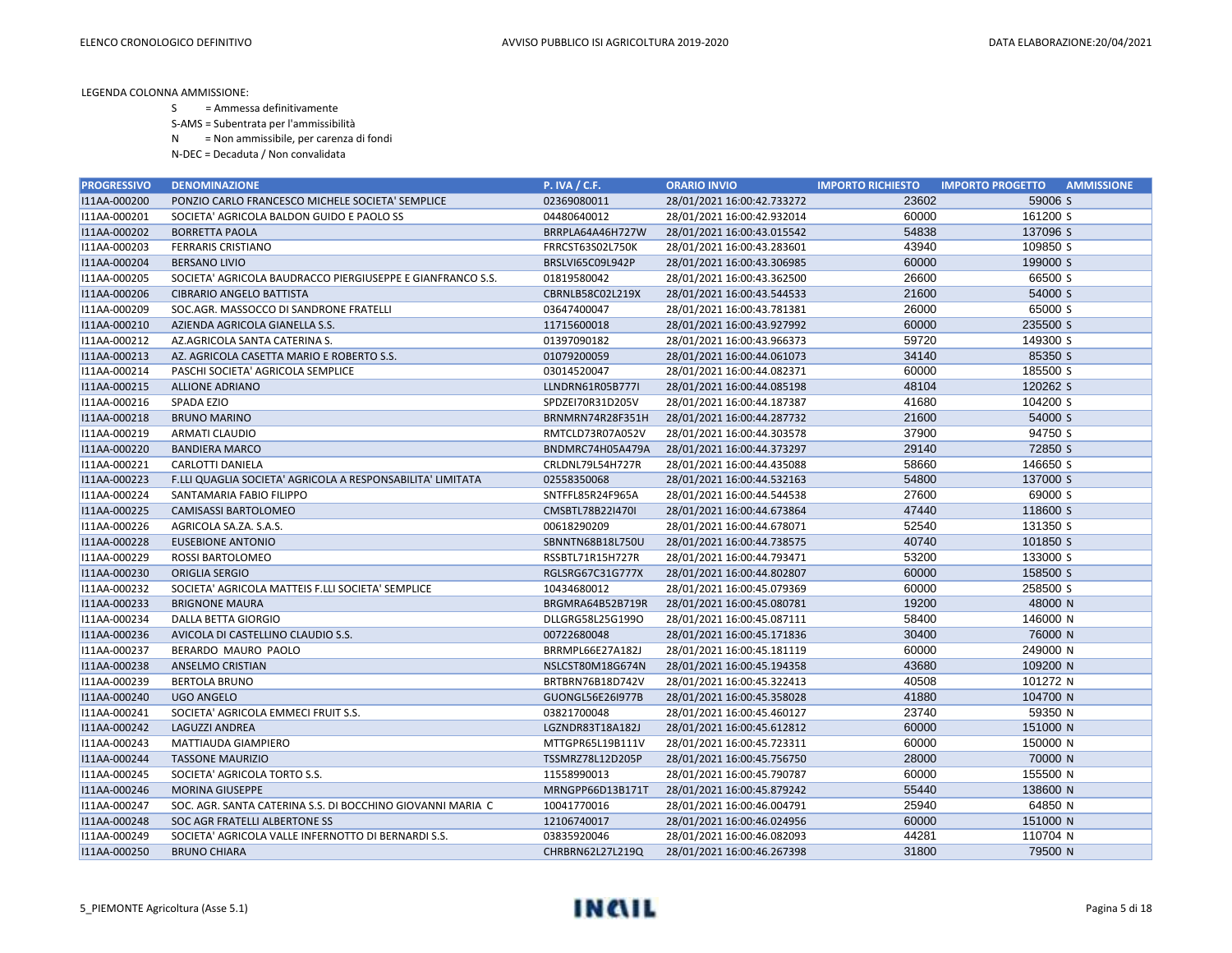- S = Ammessa definitivamente
- S-AMS = Subentrata per l'ammissibilità
- N = Non ammissibile, per carenza di fondi
- N-DEC = Decaduta / Non convalidata

| <b>PROGRESSIVO</b> | <b>DENOMINAZIONE</b>                                         | <b>P. IVA / C.F.</b> | <b>ORARIO INVIO</b>        | <b>IMPORTO RICHIESTO</b> | <b>IMPORTO PROGETTO</b><br><b>AMMISSIONE</b> |
|--------------------|--------------------------------------------------------------|----------------------|----------------------------|--------------------------|----------------------------------------------|
| I11AA-000251       | <b>GIRODENGO IVANO</b>                                       | GRDVNI74D11D205I     | 28/01/2021 16:00:46.277051 | 36792                    | 91981 N                                      |
| I11AA-000252       | <b>FERRERO FLAVIO</b>                                        | FRRFLV78B18D205E     | 28/01/2021 16:00:46.293254 | 60000                    | 227172 N                                     |
| I11AA-000253       | ROSSANINO PIER PAOLO                                         | RSSPPL65C17H811H     | 28/01/2021 16:00:46.406863 | 60000                    | 181500 N                                     |
| I11AA-000254       | AZIENDA AGRICOLA RONCO MICHELE                               | RNCMHL95D05C627S     | 28/01/2021 16:00:46.537060 | 26360                    | 65900 N                                      |
| I11AA-000255       | VASSALLO PAOLO                                               | VSSPLA89H19I470V     | 28/01/2021 16:00:46.627874 | 17800                    | 44500 N                                      |
| I11AA-000256       | SOCIETA' AGRICOLA FRATELLI RINALDI SOCIETA' SEMPLICE         | 03655600041          | 28/01/2021 16:00:46.712065 | 52740                    | 131850 N                                     |
| I11AA-000257       | <b>TAMAGNONE FRANCESCO</b>                                   | TMGFNC67R12C627K     | 28/01/2021 16:00:46.750953 | 42800                    | 107000 N                                     |
| I11AA-000258       | SOCIETA' AGRICOLA BATTISTI GIANLUCA E C. S.S.                | 85004800042          | 28/01/2021 16:00:46.920903 | 45904                    | 114760 N                                     |
| I11AA-000259       | AZIENDA AGRICOLA MANUELA RACCA                               | RCCMNL74C68I470E     | 28/01/2021 16:00:46.937677 | 57200                    | 143000 N                                     |
| I11AA-000260       | TAVELLA GIULIANO E GIUSEPPE SOCIETA' SEMPLICE                | 08323920010          | 28/01/2021 16:00:47.041017 | 53000                    | 132500 N                                     |
| I11AA-000261       | AZIENDA AGRICOLA DESTEFANIS MARCO E CORRADO S.S              | 08151810010          | 28/01/2021 16:00:47.200908 | 60000                    | 152000 N                                     |
| I11AA-000262       | DALLE CRODE ANDREA                                           | DLLNDR66P20C665S     | 28/01/2021 16:00:47.260209 | 38400                    | 96000 N                                      |
| I11AA-000264       | FRATELLI DAGELLE SOCIETA' SEMPLICE AGRICOLA                  | 01558500052          | 28/01/2021 16:00:47.374175 | 32240                    | 80600 N                                      |
| I11AA-000265       | SOCIETA' AGRICOLA TAVELLA SOCIETA' SEMPLICE                  | 03525980045          | 28/01/2021 16:00:47.437608 | 24400                    | 61000 N                                      |
| I11AA-000266       | AZ. AGRICOLA CASCINA MONACHE DEI F.LLI CAMUSSO C. S.S.       | 01632640015          | 28/01/2021 16:00:47.640820 | 46000                    | 116500 N                                     |
| I11AA-000267       | F.LLI LASAGNA FAUSTO E SERGIO S.S. SOCIETA' AGRICOLA         | 02698990047          | 28/01/2021 16:00:47.655831 | 58500                    | 146250 N                                     |
| I11AA-000268       | RICOVAR SOC. AGR. A R.L.                                     | 01473250056          | 28/01/2021 16:00:47.711587 | 60000                    | 155000 N                                     |
| I11AA-000269       | LA PISTA SOCIETA' SEMPLICE AGRICOLA                          | 03094830043          | 28/01/2021 16:00:47.739958 | 27200                    | 68000 N                                      |
| I11AA-000270       | <b>FIORE PAOLA</b>                                           | FRIPLA70S59L219F     | 28/01/2021 16:00:47.780138 | 60000                    | 155000 N                                     |
| I11AA-000271       | SOCIETA' AGRICOLA FORNARA S.R.L.                             | 02555450036          | 28/01/2021 16:00:47.817774 | 36740                    | 91850 N                                      |
| I11AA-000272       | <b>LOGGIA FIORENZO</b>                                       | LGGFNZ65R01B009W     | 28/01/2021 16:00:47.901660 | 54640                    | 136600 N                                     |
| I11AA-000273       | PRIOLO OSVALDO                                               | PRLSLD61P25L219R     | 28/01/2021 16:00:47.931361 | 60000                    | 153500 N                                     |
| I11AA-000274       | MARENGO LUCIANO                                              | MRNLCN52P08I659O     | 28/01/2021 16:00:47.993065 | 60000                    | 155000 N                                     |
| I11AA-000275       | SANPIETROAG DI GRAMAGLIA ELISABETTA                          | GRMLBT76R44H727L     | 28/01/2021 16:00:48.007248 | 29320                    | 73300 N                                      |
| I11AA-000276       | PESCARMONA MARCO                                             | PSCMRC59P02A312N     | 28/01/2021 16:00:48.100788 | 60000                    | 200000 N                                     |
| I11AA-000277       | <b>CRAVERO PIERLUIGI</b>                                     | CRVPLG59B12D742K     | 28/01/2021 16:00:48.147274 | 39656                    | 99140 N                                      |
| I11AA-000278       | SOCIETA' AGRICOLA TETTI BOSCO DI NICOLA DAVIDE E VALERIO S.S | 03712900046          | 28/01/2021 16:00:48.410482 | 60000                    | 150000 N                                     |
| I11AA-000279       | GIORDANA CLAUDIO, ROBERTO, FABRIZIO S.S.                     | 08152600014          | 28/01/2021 16:00:48.650691 | 51028                    | 127570 N                                     |
| I11AA-000280       | <b>RIBERI GUIDO</b>                                          | RBRGDU64B04C466G     | 28/01/2021 16:00:48.701298 | 38800                    | 97000 N                                      |
| I11AA-000281       | AZIENDA AGRICOLA I RONCHI S.S. DI MEINARDI MAURO GUIDO       | 08352000015          | 28/01/2021 16:00:48.784832 | 50200                    | 125500 N                                     |
| I11AA-000282       | <b>FERRERO FELICE</b>                                        | FRRFCG72R03A479V     | 28/01/2021 16:00:48.850028 | 39800                    | 99500 N                                      |
| I11AA-000283       | <b>QUASSOLO CARLA</b>                                        | QSSCRL70M51E251H     | 28/01/2021 16:00:48.894598 | 23680                    | 59200 N                                      |
| I11AA-000284       | AZIENDA AGRICOLA MI.R.P.LAT. DI MIGLIORE RENZO GIACOMO       | MGLRZG61P29B285N     | 28/01/2021 16:00:49.009647 | 12800                    | 32000 N                                      |
| I11AA-000285       | <b>PAROLDO ANDREA</b>                                        | PRLNDR85H11A479K     | 28/01/2021 16:00:49.039574 | 21200                    | 53000 N                                      |
| I11AA-000286       | <b>FERRARI ENRICO</b>                                        | FRRNRC83L01B019H     | 28/01/2021 16:00:49.058253 | 31025                    | 77564 N                                      |
| I11AA-000287       | <b>MOLINARO ENRICO</b>                                       | MLNNRC67E16L750X     | 28/01/2021 16:00:49.122235 | 60000                    | 154790 N                                     |
| I11AA-000288       | AZ. AGR. QUALITY MILK DI SALUSSO LUIGI C.                    | 02257560041          | 28/01/2021 16:00:49.132535 | 41649                    | 104124 N                                     |
| I11AA-000289       | MIGLIORE FABRIZIO                                            | MGLFRZ75R01H727J     | 28/01/2021 16:00:49.245535 | 42940                    | 107350 N                                     |
| I11AA-000290       | <b>MARENGO PAOLO</b>                                         | MRNPLA73E02D742H     | 28/01/2021 16:00:49.264136 | 37200                    | 93000 N                                      |
| I11AA-000292       | <b>RIBERO CLELIA</b>                                         | RBRCLL65C53D205O     | 28/01/2021 16:00:49.577801 | 50400                    | 126000 N                                     |
| I11AA-000293       | <b>ROMANO MARA</b>                                           | RMNMRA71C47F351R     | 28/01/2021 16:00:49.579463 | 48125                    | 120314 N                                     |
| I11AA-000294       | <b>SALZA GIANNI</b>                                          | SLZGNN74D24C665E     | 28/01/2021 16:00:49.637825 | 35600                    | 89000 N                                      |
| I11AA-000295       | SAFFIRIO JOSETTA DI VEZZA SARA                               | VZZSRA80E58A124R     | 28/01/2021 16:00:49.867514 | 33770                    | 84425 N                                      |

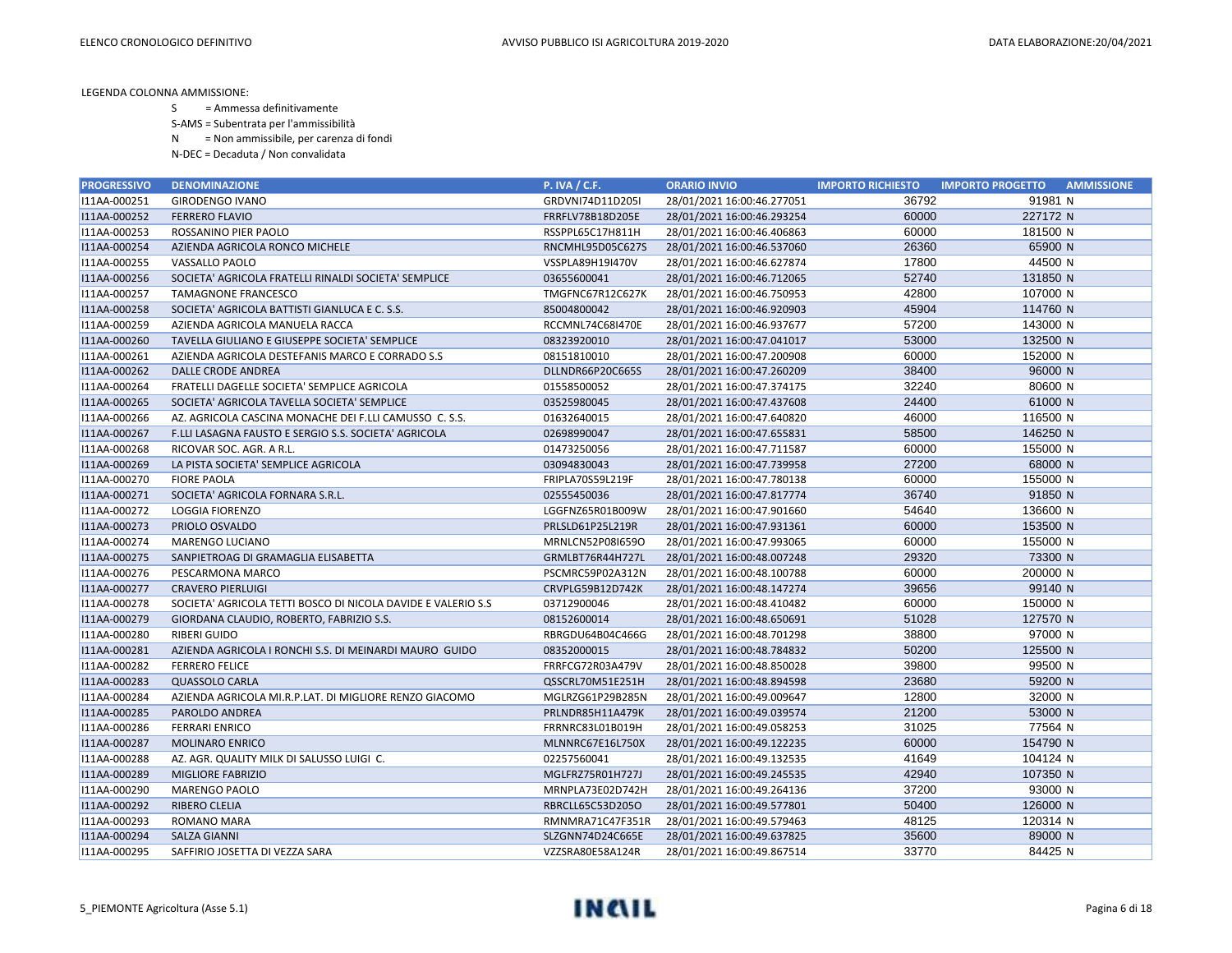S = Ammessa definitivamente

S-AMS = Subentrata per l'ammissibilità

N = Non ammissibile, per carenza di fondi

| <b>PROGRESSIVO</b> | <b>DENOMINAZIONE</b>                                        | <b>P. IVA / C.F.</b>    | <b>ORARIO INVIO</b>        | <b>IMPORTO RICHIESTO</b> | <b>AMMISSIONE</b><br><b>IMPORTO PROGETTO</b> |
|--------------------|-------------------------------------------------------------|-------------------------|----------------------------|--------------------------|----------------------------------------------|
| I11AA-000296       | AMBROGIO F.LLI BERNARDO, GUIDO E FLAVIO S.S.                | 83003880040             | 28/01/2021 16:00:49.880251 | 33600                    | 84000 N                                      |
| I11AA-000297       | ALLEVAMENTI NATURA S.S. AGRICOLA DI CAPELLO LUCA E C.       | 02810480042             | 28/01/2021 16:00:49.907933 | 48800                    | 122000 N                                     |
| I11AA-000298       | LIPRANDI MASSIMO                                            | LPRMSM63L29F351V        | 28/01/2021 16:00:50.189919 | 56000                    | 140000 N                                     |
| I11AA-000299       | VIVALDA IVANO                                               | VVLVNI62A15F351D        | 28/01/2021 16:00:50.286583 | 49750                    | 124375 N                                     |
| I11AA-000300       | SOCIETA' AGRICOLA PRAVECCHIA SOCIETA' SEMPLICE              | 94009430045             | 28/01/2021 16:00:50.345509 | 15400                    | 38500 N                                      |
| I11AA-000302       | SOC. AGR. BORGOGNONE CESARE E GIOVANNI BATTISTA S.S.        | 01891420042             | 28/01/2021 16:00:50.757894 | 36400                    | 91000 N                                      |
| I11AA-000303       | <b>GREPPI FRATELLI SOCIETA' AGRICOLA S.S.</b>               | 01833820028             | 28/01/2021 16:00:50.783073 | 39596                    | 98991 N                                      |
| I11AA-000304       | ALL'OMBRA DEL CASTELLO DI MARENGO GIANFRANCO                | MRNGFR70C09F351V        | 28/01/2021 16:00:50.799088 | 28600                    | 71500 N                                      |
| I11AA-000305       | <b>TALLONE ADRIANO FELICE</b>                               | TLLDNF67P09B719N        | 28/01/2021 16:00:50.896638 | 60000                    | 187000 N                                     |
| I11AA-000306       | AZ.AGR. BAROZZI S.S. SOC.AGRICOLA                           | 01384320055             | 28/01/2021 16:00:50.916911 | 60000                    | 166000 N                                     |
| I11AA-000307       | <b>DANIELE MICHELE</b>                                      | DNLMHL44C25D967O        | 28/01/2021 16:00:50.964729 | 60000                    | 169500 N                                     |
| I11AA-000308       | PANERO MARCO                                                | PNRMRC65R27L219B        | 28/01/2021 16:00:50.990834 | 56800                    | 142000 N                                     |
| I11AA-000309       | LIPRANDI ARMANDO                                            | LPRRND66L28C665T        | 28/01/2021 16:00:51.095312 | 39891                    | 99728 N                                      |
| I11AA-000310       | <b>BARBERO GIORGIO FRANCO</b>                               | BRBGGF61L30B791Q        | 28/01/2021 16:00:51.134321 | 41400                    | 103500 N                                     |
| I11AA-000311       | AZIENDA AGRICOLA SANT'ALDO DI BERSANO DARIO                 | BRSDRA79D20H727P        | 28/01/2021 16:00:51.156936 | 9800                     | 24500 N                                      |
| I11AA-000313       | MO. VE SOCIETA AGRICOLA DI GULLINO ENRICO S.S.              | 03362530044             | 28/01/2021 16:00:51.350705 | 31600                    | 79000 N                                      |
| I11AA-000314       | <b>CAPIRONE CLAUDIO</b>                                     | CPRCLD81D26E379Q        | 28/01/2021 16:00:51.506648 | 26200                    | 65500 N                                      |
| I11AA-000317       | RISOLERO S.S. AZ. AGR.ZOOTECNICA DI ZAPP                    | 01795070018             | 28/01/2021 16:00:51.625033 | 24468                    | 61171 N                                      |
| I11AA-000318       | TENUTA ALESSANDRA SOCIETA' AGRICOLA SEMPLICE                | 00168740033             | 28/01/2021 16:00:51.684135 | 27600                    | 69000 N                                      |
| I11AA-000319       | AZIENDA AGRICOLA NICOLA DIEGO                               | NCLDGI78B25B777E        | 28/01/2021 16:00:51.737794 | 34956                    | 87392 N                                      |
| I11AA-000321       | L'ISOLA DELLA CARNE S.S.                                    | 01257350056             | 28/01/2021 16:00:51.782044 | 36200                    | 90500 N                                      |
| I11AA-000322       | AZIENDA AGRICOLA VARETTO CRISTOFORINO E ELIO S.S.           | 02362080042             | 28/01/2021 16:00:51.821715 | 40784                    | 101960 N                                     |
| I11AA-000323       | <b>MAROCCO GIANNI</b>                                       | MRCGNN72C27C627C        | 28/01/2021 16:00:51.887728 | 59000                    | 147500 N                                     |
| I11AA-000324       | <b>NAPOLI PAOLO</b>                                         | NPLPLA93P13C589H        | 28/01/2021 16:00:51.973731 | 20200                    | 50500 N                                      |
| I11AA-000325       | POETTO MARIO                                                | PTTMRA66H21D372O        | 28/01/2021 16:00:52.046512 | 43280                    | 108200 N                                     |
| I11AA-000326       | BORANDO PIERO FABIO ANGELO E BORANDO FABRIZIO               | 01096940034             | 28/01/2021 16:00:52.090469 | 33160                    | 82900 N                                      |
| I11AA-000327       | <b>NAVONE FRANCESCO</b>                                     | NVNFNC69C04C627G        | 28/01/2021 16:00:52.165809 | 48200                    | 120500 N                                     |
| I11AA-000328       | CODA ZABETTA GUIDO                                          | CDZGDU69D02D094S        | 28/01/2021 16:00:52.174051 | 56600                    | 141500 N                                     |
| I11AA-000330       | <b>FIORITO ANTONIO</b>                                      | FRTNTN67B20D205A        | 28/01/2021 16:00:52.515870 | 41802                    | 104507 N                                     |
| I11AA-000331       | ANRO MARGHERITA                                             | NRAMGH49S41M071W        | 28/01/2021 16:00:52.745801 | 60000                    | 170000 N                                     |
| I11AA-000332       | LA ROSSA SOCIETA' SEMPLICE AGRICOLA                         | 03741610046             | 28/01/2021 16:00:52.852832 | 32740                    | 81850 N                                      |
| I11AA-000333       | <b>SILVESTRO RENATO</b>                                     | SLVRNT66S24D742G        | 28/01/2021 16:00:52.906573 | 48373                    | 120934 N                                     |
| I11AA-000335       | <b>ALFABIA SSA</b>                                          | 96075430049             | 28/01/2021 16:00:53.113709 | 25108                    | 62771 N                                      |
| I11AA-000336       | AZ.AGR.VILLA ALA DI VIORA SEAN                              | VRISNE94R22F335A        | 28/01/2021 16:00:53.180700 | 15786                    | 39467 N                                      |
| I11AA-000337       | AZ. AGR. ABBA' GIOVANNI DI ABBA' GIUSEPPE LUCA C. S.S.      | 03397250048             | 28/01/2021 16:00:53.185082 | 53200                    | 133000 N                                     |
| I11AA-000338       | VASSALLO GIUSEPPE                                           | VSSGPP63L24I327B        | 28/01/2021 16:00:53.191215 | 21600                    | 54000 N                                      |
| I11AA-000339       | LA CONTINA SOCIETA' AGRICOLA SEMPLICE DI AVANZA MARCO MARIO | 00152590030             | 28/01/2021 16:00:53.210017 | 60000                    | 170000 N                                     |
| I11AA-000340       | <b>GALLETTO LORENZO</b>                                     | GLLLNZ61E07H727P        | 28/01/2021 16:00:53.255159 | 60000                    | 210000 N                                     |
| I11AA-000341       | <b>BORETTO GIUSEPPE</b>                                     | BRTGPP63H01H727D        | 28/01/2021 16:00:53.322721 | 54632                    | 136582 N                                     |
| I11AA-000343       | SOCIETA' AGRICOLA ABRATE GIUSEPPE E MAURO SS                | 02028400048             | 28/01/2021 16:00:53.591968 | 38400                    | 96000 N                                      |
| I11AA-000344       | SOCIETA' AGRICOLA VILLOSIO LIVIO E DOMENICO S.S.            | 00228680047             | 28/01/2021 16:00:53.618929 | 60000                    | 151400 N                                     |
| I11AA-000345       | <b>FUSERO MARIO</b>                                         | <b>FSRMRA58S09I470I</b> | 28/01/2021 16:00:53.656995 | 60000                    | 160331 N                                     |
| I11AA-000346       | SOC.AGR.TETTI BUSSONE S.S.                                  | 03663710048             | 28/01/2021 16:00:53.737238 | 60000                    | 162150 N                                     |

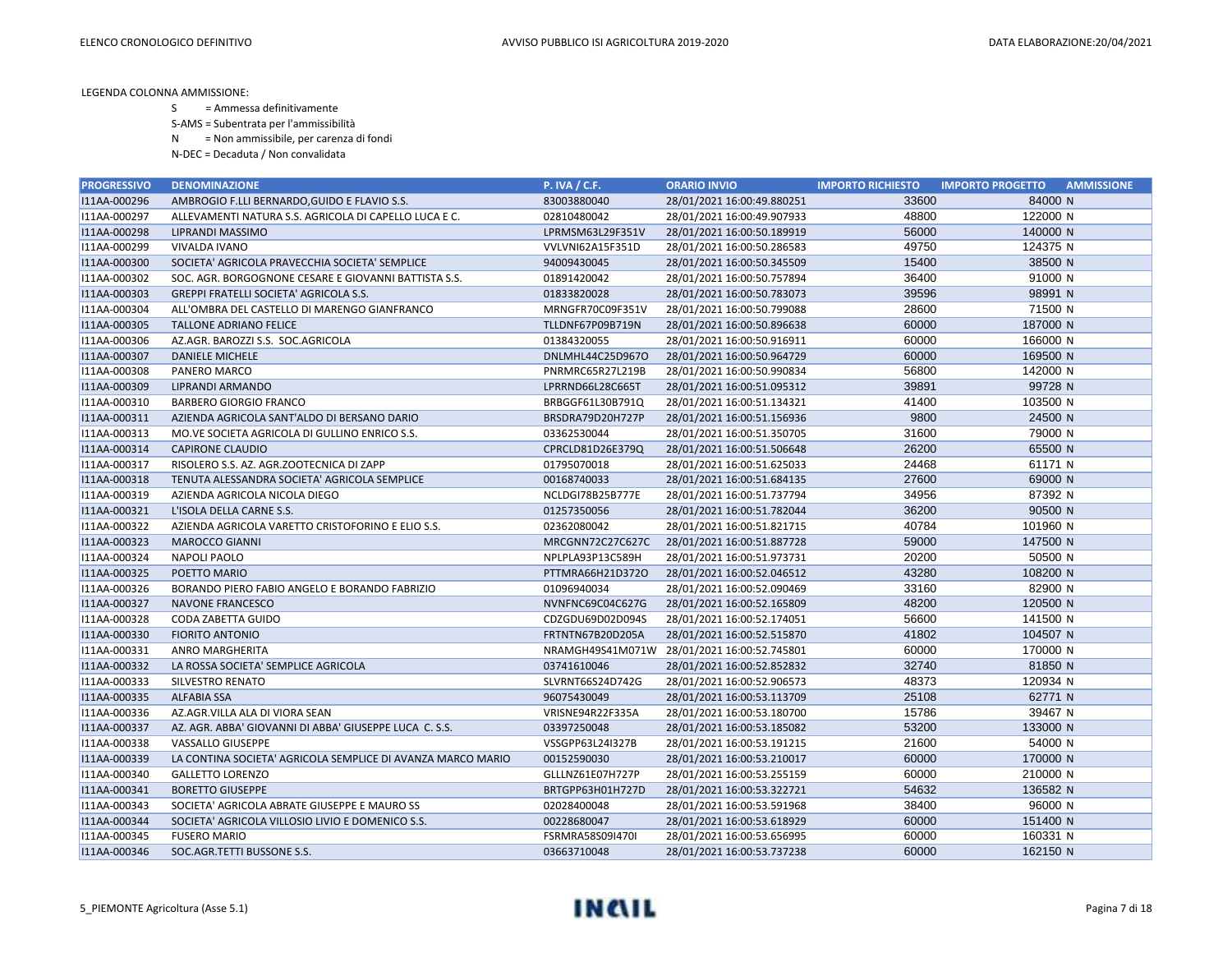- S = Ammessa definitivamente
- S-AMS = Subentrata per l'ammissibilità
- N = Non ammissibile, per carenza di fondi
- N-DEC = Decaduta / Non convalidata

| <b>PROGRESSIVO</b> | <b>DENOMINAZIONE</b>                                         | <b>P. IVA / C.F.</b> | <b>ORARIO INVIO</b>        | <b>IMPORTO RICHIESTO</b> | <b>IMPORTO PROGETTO</b><br><b>AMMISSIONE</b> |
|--------------------|--------------------------------------------------------------|----------------------|----------------------------|--------------------------|----------------------------------------------|
| I11AA-000347       | <b>FANTINO GABRIELE</b>                                      | FNTGRL95C27A479W     | 28/01/2021 16:00:53.898615 | 60000                    | 153500 N                                     |
| I11AA-000348       | <b>GARRONE OSVALDO</b>                                       | GRRSLD66L07A660Z     | 28/01/2021 16:00:53.932157 | 41297                    | 103243 N                                     |
| I11AA-000349       | PAOLO BURRONE                                                | BRRPLA68S12A182U     | 28/01/2021 16:00:54.055798 | 36280                    | 90700 N                                      |
| I11AA-000350       | <b>GARIS ANTONIO</b>                                         | GRSNTN70T19H150U     | 28/01/2021 16:00:54.151015 | 35200                    | 88000 N                                      |
| I11AA-000351       | PERTILE UMBERTO                                              | PRTMRT69R06B885F     | 28/01/2021 16:00:54.182425 | 60000                    | 210000 N                                     |
| I11AA-000352       | AZ. AGRICOLA MAERO LUCA ANTONIO                              | MRALNT76C14I470T     | 28/01/2021 16:00:54.216107 | 21320                    | 53300 N                                      |
| I11AA-000353       | AZ. AGR. F.LLI BALLARI MAURO E MASSIMO S.S.                  | 00884790056          | 28/01/2021 16:00:54.363286 | 48080                    | 120200 N                                     |
| I11AA-000354       | PICCO GIUSEPPE                                               | PCCGPP68R13L750D     | 28/01/2021 16:00:54.405186 | 41800                    | 104500 N                                     |
| I11AA-000356       | ALLEVAMENTO SUINICOLO VIALE DEI TIGLI DI CAULA VALERIO DENIS | 02646950044          | 28/01/2021 16:00:54.474702 | 53108                    | 132770 N                                     |
| I11AA-000357       | SOCIETA' AGRICOLA SAN PIETRO S.S.                            | 10394780018          | 28/01/2021 16:00:54.553162 | 60000                    | 166450 N                                     |
| I11AA-000359       | LANZETTI DANIELE                                             | LNZDNL81L21I470V     | 28/01/2021 16:00:54.625354 | 40000                    | 100000 N                                     |
| I11AA-000360       | AZIENDA AGRICOLA BARALE DI BARALE MARIO                      | BRLMRA77A18D742L     | 28/01/2021 16:00:54.850697 | 35376                    | 88441 N                                      |
| I11AA-000361       | AZIENDA AGRICOLA ABRATE SILVIO                               | BRTSLV68M01D742O     | 28/01/2021 16:00:54.888258 | 51600                    | 129000 N                                     |
| I11AA-000362       | <b>GHIO ANDREA</b>                                           | GHINDR75H08D205B     | 28/01/2021 16:00:54.913328 | 2920                     | 7300 N                                       |
| I11AA-000363       | PIEROPAN STEFANO                                             | PRPSFN64B26F952J     | 28/01/2021 16:00:55.234768 | 51200                    | 128000 N                                     |
| I11AA-000364       | AZ. AGR. BELLA DI MUSSO SARA                                 | MSSSRA71E52F351Y     | 28/01/2021 16:00:55.396788 | 47202                    | 118007 N                                     |
| I11AA-000365       | <b>BOSCO MASSIMO</b>                                         | BSCMSM70D01L219R     | 28/01/2021 16:00:55.509001 | 52400                    | 131000 N                                     |
| I11AA-000366       | <b>BESSONE GIANFRANCO</b>                                    | BSSGFR73P24D205R     | 28/01/2021 16:00:55.752282 | 38000                    | 95000 N                                      |
| I11AA-000367       | <b>GALLO SOCIETA' SEMPLICE</b>                               | 02789150048          | 28/01/2021 16:00:55.768228 | 44280                    | 110700 N                                     |
| I11AA-000368       | SOCIETA' AGRICOLA ALLEVAMENTO SERRA S.S.                     | 02308780044          | 28/01/2021 16:00:55.802665 | 36720                    | 91800 N                                      |
| I11AA-000369       | ROSSETTO GIACCHERINO E MAURIZIO                              | RSSMRZ65P07A518A     | 28/01/2021 16:00:55.920071 | 44400                    | 111000 N                                     |
| I11AA-000370       | <b>SCARRONE PIERLUIGI</b>                                    | SCRPLG65D10A182L     | 28/01/2021 16:00:56.186518 | 42176                    | 105441 N                                     |
| I11AA-000371       | AZ. AGR. MERITANO DI MERITANO BRUNO                          | MRTBRN62R16A479T     | 28/01/2021 16:00:56.330418 | 60000                    | 153000 N                                     |
| I11AA-000372       | <b>BORETTO ALBERTO</b>                                       | BRTLRT69A04D205U     | 28/01/2021 16:00:56.363104 | 35922                    | 89805 N                                      |
| I11AA-000373       | <b>GIACOBBE MARINA</b>                                       | GCBMRN68E51A052U     | 28/01/2021 16:00:56.429143 | 26000                    | 65000 N                                      |
| I11AA-000374       | FINA PAOLO DOMENICO                                          | FNIPDM73T27H247J     | 28/01/2021 16:00:56.465596 | 20080                    | 50200 N                                      |
| I11AA-000375       | <b>BERCHIALLA LUIGI</b>                                      | BRCLGU61B02F550J     | 28/01/2021 16:00:56.509681 | 46086                    | 115217 N                                     |
| I11AA-000376       | CASCINA STEILOT DI MORENGO DIEGO                             | MRNDGI73H01B111Q     | 28/01/2021 16:00:56.620358 | 1872                     | 4680 N                                       |
| I11AA-000377       | SOCIETA' AGRICOLA CASCINA GORGIA S.S.                        | 11420350016          | 28/01/2021 16:00:56.680813 | 60000                    | 151500 N                                     |
| I11AA-000378       | <b>BURDISSO ANTONIO E GUIDO S.S.</b>                         | 01898770043          | 28/01/2021 16:00:56.706186 | 35400                    | 88500 N                                      |
| I11AA-000379       | <b>BEVIONE MARICA</b>                                        | BVNMRC67D67L219X     | 28/01/2021 16:00:56.761510 | 20350                    | 50875 N                                      |
| I11AA-000380       | PERETTI FABIO                                                | PRTFBA90P17E020L     | 28/01/2021 16:00:57.033372 | 60000                    | 166000 N                                     |
| I11AA-000381       | <b>CAPPELLINO LAURA</b>                                      | CPPLRA66L68F351F     | 28/01/2021 16:00:57.179394 | 32200                    | 80500 N                                      |
| I11AA-000382       | SOC. AGRICOLA RAMERO MILK S.S.                               | 96089490047          | 28/01/2021 16:00:57.231758 | 60000                    | 172150 N                                     |
| I11AA-000383       | MIRAVALLE PIERGIORGIO                                        | MRVPGR70M09C627C     | 28/01/2021 16:00:57.252447 | 60000                    | 171138 N                                     |
| I11AA-000384       | <b>GARELLI STEFANO</b>                                       | GRLSFN61S12F351B     | 28/01/2021 16:00:57.269046 | 43880                    | 109700 N                                     |
| I11AA-000386       | AZ. AGRICOLA MERLO S.S.                                      | 11745290012          | 28/01/2021 16:00:57.817694 | 50820                    | 127050 N                                     |
| I11AA-000387       | SOCIETA' AGRICOLA F.LLI STASSI BRUNO E PAOLO S.S.            | 00683830046          | 28/01/2021 16:00:57.890578 | 34400                    | 86000 N                                      |
| I11AA-000388       | <b>ODETTO GIULIANO</b>                                       | DTTGLN71M16G674W     | 28/01/2021 16:00:57.891148 | 27420                    | 68550 N                                      |
| I11AA-000390       | SOCIETA' AGRICOLA TENUTA DUCA S.S.                           | 10574140017          | 28/01/2021 16:00:58.135371 | 60000                    | 190000 N                                     |
| I11AA-000392       | <b>GILETTA MICHELE GIUSEPPE</b>                              | GLTMHL72R23H247T     | 28/01/2021 16:00:58.340962 | 43800                    | 109500 N                                     |
| I11AA-000393       | <b>BERSIA CARLO</b>                                          | BRSCRL60D28I703V     | 28/01/2021 16:00:58.443460 | 17120                    | 42800 N                                      |
| I11AA-000394       | <b>BARBONAGLIA ADOLFO</b>                                    | BRBDLF65C24L750V     | 28/01/2021 16:00:58.507976 | 60000                    | 156000 N                                     |

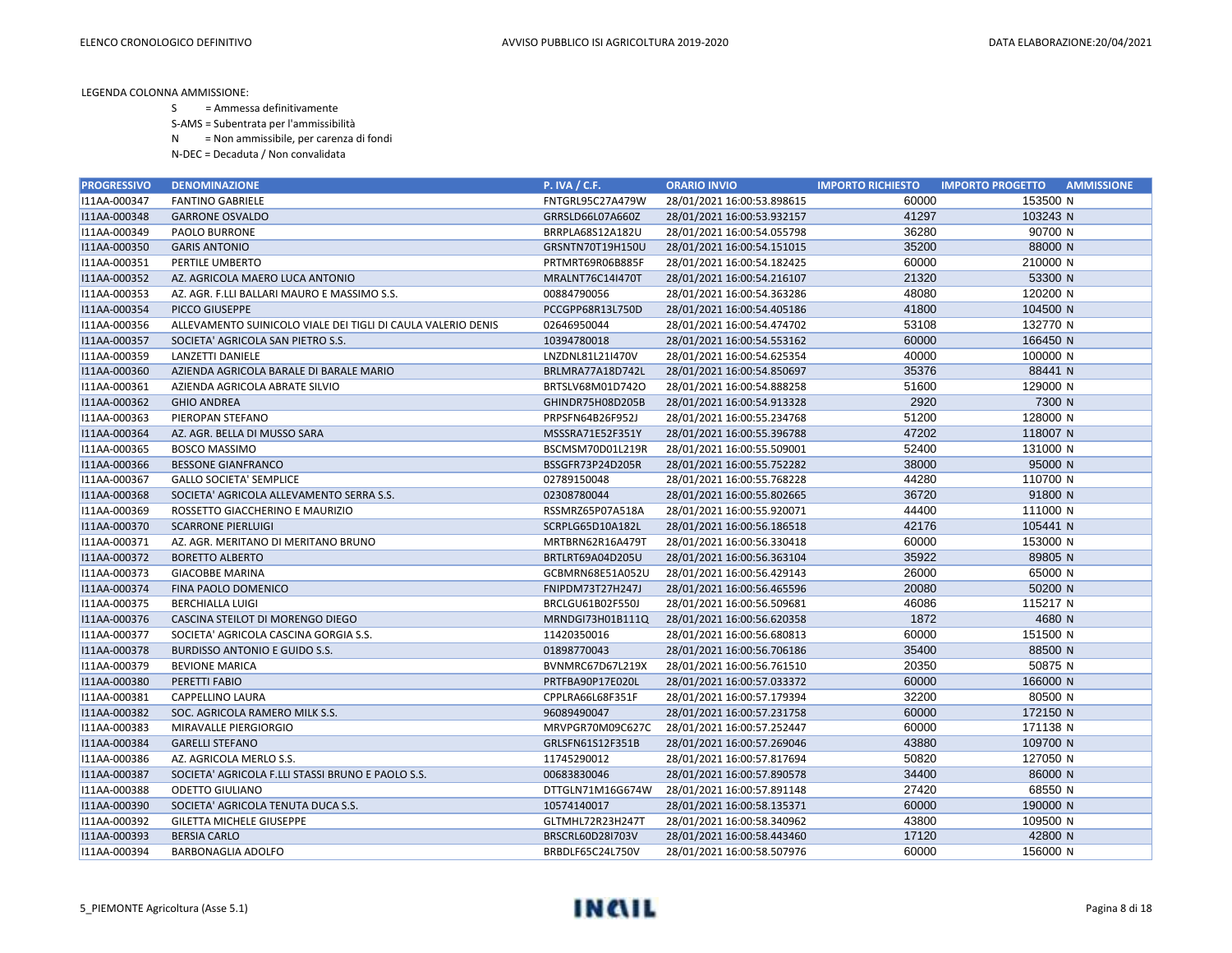- S = Ammessa definitivamente
- S-AMS = Subentrata per l'ammissibilità
- N = Non ammissibile, per carenza di fondi
- N-DEC = Decaduta / Non convalidata

| <b>PROGRESSIVO</b> | <b>DENOMINAZIONE</b>                                         | <b>P. IVA / C.F.</b> | <b>ORARIO INVIO</b>        | <b>IMPORTO RICHIESTO</b> | <b>IMPORTO PROGETTO</b><br><b>AMMISSIONE</b> |
|--------------------|--------------------------------------------------------------|----------------------|----------------------------|--------------------------|----------------------------------------------|
| I11AA-000395       | AGU' LUIGI                                                   | GAULGU66S24A660N     | 28/01/2021 16:00:58.572946 | 44800                    | 112000 N                                     |
| I11AA-000396       | MAIA FEDERICO                                                | MAIFRC93M06C589X     | 28/01/2021 16:00:58.626150 | 27200                    | 68000 N                                      |
| I11AA-000400       | <b>CASALINO FABIO</b>                                        | CSLFBA72S28L750O     | 28/01/2021 16:00:59.009681 | 60000                    | 229509 N                                     |
| I11AA-000402       | <b>BERTELLO FILIPPO</b>                                      | BRTFPP49L18G303M     | 28/01/2021 16:00:59.147406 | 42960                    | 107400 N                                     |
| I11AA-000403       | <b>MOCCO GIUSEPPE</b>                                        | MCCGPP61S16A124A     | 28/01/2021 16:00:59.466468 | 35040                    | 87600 N                                      |
| I11AA-000404       | <b>BOASSO PIER ENRICO</b>                                    | BSSPNR67S22C681S     | 28/01/2021 16:00:59.563555 | 47168                    | 117920 N                                     |
| I11AA-000405       | AZIENDA AGRICOLA LA SERRA DI MANFREDI GIUSEPPE               | MNFGPP63H15E155J     | 28/01/2021 16:00:59.619902 | 5540                     | 13850 N                                      |
| I11AA-000406       | <b>MANA SEBASTIANO</b>                                       | MNASST54L11L427M     | 28/01/2021 16:00:59.664655 | 44000                    | 110000 N                                     |
| I11AA-000407       | <b>VEGGIA EZIO</b>                                           | VGGZEI54S29C807H     | 28/01/2021 16:00:59.874582 | 53929                    | 134824 N                                     |
| I11AA-000408       | AZIENDA AGRICOLA GIUSTETTO CRISTINA                          | GSTCST89T50C665I     | 28/01/2021 16:00:59.929852 | 48261                    | 120653 N                                     |
| I11AA-000409       | SANINO SILVIO                                                | SNNSLV71T31D205O     | 28/01/2021 16:01:00.003244 | 46680                    | 116700 N                                     |
| I11AA-000410       | SARTIRANA GIANCARLO                                          | SRTGCR67P30A182J     | 28/01/2021 16:01:00.035807 | 60000                    | 182500 N                                     |
| I11AA-000411       | <b>BALOSSINO PIER FRANCO</b>                                 | BLSPFR63T18B885F     | 28/01/2021 16:01:00.051907 | 60000                    | 270000 N                                     |
| I11AA-000412       | SOC. AGR. LA BISALTA S.S. DI RAMERO ANTONIO E FLIGLI         | 02501370049          | 28/01/2021 16:01:00.070952 | 60000                    | 156000 N                                     |
| I11AA-000413       | <b>BARAVALLE GIACOMO</b>                                     | BRVGCM66S08F811X     | 28/01/2021 16:01:00.326412 | 37239                    | 93099 N                                      |
| I11AA-000414       | <b>TESTA FRANCESCO</b>                                       | TSTFNC61T06H727F     | 28/01/2021 16:01:00.336836 | 60000                    | 188500 N                                     |
| I11AA-000415       | AZ. AGR. MIGLIO ALBERTO                                      | MGLLRT97P25I470H     | 28/01/2021 16:01:00.356071 | 25200                    | 63000 N                                      |
| I11AA-000416       | <b>TASSISTRO MARIANGELA</b>                                  | TSSMNG70A42A182S     | 28/01/2021 16:01:00.441903 | 46740                    | 116850 N                                     |
| I11AA-000417       | AZ. AG. GHIONE GIAMPIERO                                     | GHNGPR66H08E216U     | 28/01/2021 16:01:00.719950 | 60000                    | 192500 N                                     |
| I11AA-000418       | MARTINENGO FRANCESCO                                         | MRTFNC69L24G674W     | 28/01/2021 16:01:00.728481 | 46400                    | 116000 N                                     |
| I11AA-000419       | Q ENERGIA SOCIETA' AGRICOLA SRL                              | 02281680062          | 28/01/2021 16:01:00.775223 | 56360                    | 140900 N                                     |
| I11AA-000420       | ALLIONE MASSIMILIANO                                         | LLNMSM79S12L750T     | 28/01/2021 16:01:00.836528 | 60000                    | 153000 N                                     |
| I11AA-000421       | ALLEVATORI CONDUTTORI AGRICOLI S.S.                          | 00473810034          | 28/01/2021 16:01:00.894801 | 60000                    | 188000 N                                     |
| I11AA-000422       | AZIENDA AGRICOLA TURINETTI FULVIO                            | TRNFLV80D30C722H     | 28/01/2021 16:01:01.057968 | 12400                    | 31000 N                                      |
| I11AA-000423       | CASTELLINO S.R.L. SOCIETA' AGRICOLA                          | 03849600048          | 28/01/2021 16:01:01.067925 | 45200                    | 113000 N                                     |
| I11AA-000424       | <b>ALESSO PAOLO</b>                                          | LSSPLA69P13H727B     | 28/01/2021 16:01:01.079108 | 30600                    | 76500 N                                      |
| I11AA-000426       | SOC.AGRICOLA OITANA GUIDO E EZIO S.S.                        | 01795020013          | 28/01/2021 16:01:01.196041 | 60000                    | 164000 N                                     |
| I11AA-000428       | OGGERO MASSIMO E FABRIZIO                                    | 02419960048          | 28/01/2021 16:01:01.579015 | 47500                    | 160500 N                                     |
| I11AA-000431       | TENUTA TOSELLI SOCIETA' SEMPLICE                             | 00530640069          | 28/01/2021 16:01:01.748957 | 24380                    | 60950 N                                      |
| I11AA-000432       | <b>BARALE RAFFAELLA</b>                                      | BRLRFL62D48L750N     | 28/01/2021 16:01:01.788090 | 60000                    | 195000 N                                     |
| I11AA-000434       | <b>BORGOGNONE PIETRO</b>                                     | BRGPTR55D04H247P     | 28/01/2021 16:01:01.951618 | 11040                    | 27600 N                                      |
| I11AA-000435       | SOCIETA' AGRICOLA CUGINI RUBIOLO SOCIETA' SEMPLICE           | 00229440045          | 28/01/2021 16:01:02.133591 | 60000                    | 182500 N                                     |
| I11AA-000436       | <b>EBOLE GIANMARIO</b>                                       | BLEGMR75E02A479E     | 28/01/2021 16:01:02.162348 | 59052                    | 147630 N                                     |
| I11AA-000437       | <b>CANE ALDO</b>                                             | CNALDA73A26B594D     | 28/01/2021 16:01:02.182029 | 10000                    | 25000 N                                      |
| I11AA-000438       | SAVIOLO GIOVANNI                                             | SVLGNN59L18L750A     | 28/01/2021 16:01:02.626790 | 51940                    | 129850 N                                     |
| I11AA-000439       | TRUCCO FRANCESCO E LUCIANO                                   | 02432770044          | 28/01/2021 16:01:02.667980 | 52600                    | 131500 N                                     |
| I11AA-000440       | <b>GRAMAGLIA FRANCESCO</b>                                   | GRMFNC55T05B755C     | 28/01/2021 16:01:02.728411 | 60000                    | 161000 N                                     |
| I11AA-000441       | <b>VALLAURI QUINTO FLAVIO</b>                                | VLLQTF60T28D205B     | 28/01/2021 16:01:02.763496 | 21886                    | 54716 N                                      |
| I11AA-000443       | AZIENDA AGRICOLA F.LLI MOLINERIS S.S. DI MOLINERIS GIANLUCA  | 03373130040          | 28/01/2021 16:01:03.063194 | 45040                    | 112600 N                                     |
| I11AA-000444       | SARZOTTI MICHELE                                             | SRZMHL65A14I470S     | 28/01/2021 16:01:03.154183 | 27680                    | 69200 N                                      |
| I11AA-000445       | SOCIETA' AGRICOLA PASCHETTA DI PASCHETTA GIANNI E GIANLUCA S | 85004360047          | 28/01/2021 16:01:03.225769 | 22680                    | 56700 N                                      |
| I11AA-000447       | PIROVANO ROBERTO E EMILIANO S.S.                             | 00131440034          | 28/01/2021 16:01:03.455505 | 42400                    | 106000 N                                     |
| I11AA-000448       | SOCIETA' AGRICOLA CHIABERTO ALBERTO E GI                     | 02157580016          | 28/01/2021 16:01:03.555343 | 42408                    | 106020 N                                     |

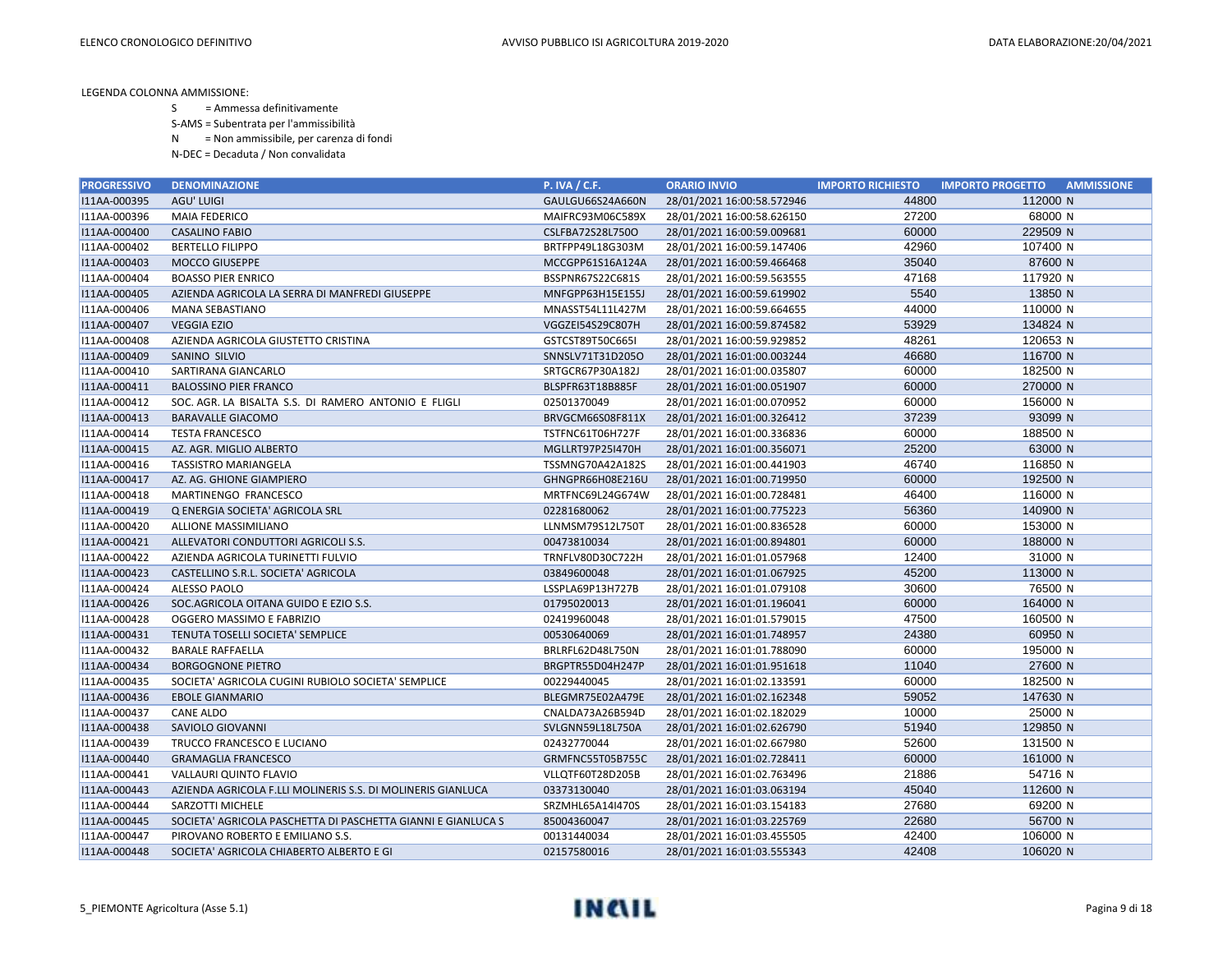- S = Ammessa definitivamente
- S-AMS = Subentrata per l'ammissibilità
- N = Non ammissibile, per carenza di fondi
- N-DEC = Decaduta / Non convalidata

| <b>PROGRESSIVO</b> | <b>DENOMINAZIONE</b>                                         | <b>P. IVA / C.F.</b>    | <b>ORARIO INVIO</b>        | <b>IMPORTO RICHIESTO</b> | <b>IMPORTO PROGETTO</b><br><b>AMMISSIONE</b> |
|--------------------|--------------------------------------------------------------|-------------------------|----------------------------|--------------------------|----------------------------------------------|
| I11AA-000449       | DAMERIO MAURO                                                | DMRMRA87B24A479R        | 28/01/2021 16:01:03.707539 | 60000                    | 155092 N                                     |
| I11AA-000450       | AZ. AGR. FUTURA DI GIUGHERA MICHELANGELO                     | GGHMHL55M18C487O        | 28/01/2021 16:01:03.745152 | 32224                    | 80560 N                                      |
| I11AA-000451       | SERRA ADRIANO                                                | SRRDRN71S08D205B        | 28/01/2021 16:01:03.796675 | 13250                    | 33800 N                                      |
| I11AA-000452       | <b>BOSSOLASCO SILVIO</b>                                     | BSSSLV63E03A660Z        | 28/01/2021 16:01:03.858363 | 29400                    | 73500 N                                      |
| I11AA-000453       | MIGNONE GIOVANNI                                             | MGNGNN46R21A182R        | 28/01/2021 16:01:03.926740 | 60000                    | 185000 N                                     |
| I11AA-000454       | ALLOCCO SOCIETA' AGRICOLA S.S.                               | 10927840016             | 28/01/2021 16:01:04.079656 | 60000                    | 155634 N                                     |
| I11AA-000455       | <b>BRUZZONE MARCO</b>                                        | BRZMRC65S29D969M        | 28/01/2021 16:01:04.122290 | 60000                    | 156000 N                                     |
| I11AA-000456       | BARALE DAVIDE E LUCA F.LLI S.S.                              | 02963290040             | 28/01/2021 16:01:04.216847 | 60000                    | 151000 N                                     |
| I11AA-000457       | <b>ROSSO MARIO</b>                                           | RSSMRA56C29D742E        | 28/01/2021 16:01:04.233766 | 29120                    | 72800 N                                      |
| I11AA-000458       | MACCARIO FRANCESCO FABIO                                     | MCCFNC83P12A182S        | 28/01/2021 16:01:04.379532 | 35140                    | 87850 N                                      |
| I11AA-000459       | TENUTA MONTARSELLO S.S. DI BILONI ALBERTO E MAURO            | 01670510039             | 28/01/2021 16:01:04.447157 | 32200                    | 80500 N                                      |
| I11AA-000460       | <b>GOLE' ANDREA</b>                                          | GLONDR79E11D205B        | 28/01/2021 16:01:04.581178 | 25720                    | 64301 N                                      |
| I11AA-000461       | CAVALLERO LUISELLA                                           | CVLLLL62T59A052U        | 28/01/2021 16:01:04.631240 | 22880                    | 57200 N                                      |
| I11AA-000462       | AZ.AGRICOLA ALTENASSO SS                                     | SCVGPP69A54D205E        | 28/01/2021 16:01:04.936170 | 23000                    | 57500 N                                      |
| I11AA-000463       | AZ. AGR. CASCINASSA S.S.                                     | 00762400042             | 28/01/2021 16:01:04.954185 | 60000                    | 168367 N                                     |
| I11AA-000464       | <b>MARLETTO GIORGIO</b>                                      | MRLGGL69E11A479M        | 28/01/2021 16:01:05.030494 | 60000                    | 257900 N                                     |
| I11AA-000466       | <b>GIAMELLO DARIO</b>                                        | GMLDRA67H24D062D        | 28/01/2021 16:01:05.328821 | 41880                    | 104700 N                                     |
| I11AA-000468       | SAPINO MAURIZIO                                              | SPNMRZ69P19B777B        | 28/01/2021 16:01:05.492042 | 37400                    | 93500 N                                      |
| I11AA-000469       | <b>ROSSINI ENRICO</b>                                        | RSSNRC64E03B280H        | 28/01/2021 16:01:05.551318 | 47400                    | 118500 N                                     |
| I11AA-000470       | <b>DOTTO GIUSEPPE</b>                                        | DTTGPP52A20H395P        | 28/01/2021 16:01:05.625741 | 32480                    | 81200 N                                      |
| I11AA-000471       | <b>MELLANO STEFANO</b>                                       | MLLSFN82B03H727S        | 28/01/2021 16:01:05.680550 | 31400                    | 78500 N                                      |
| I11AA-000473       | BATTIOLI PAOLA SOCIETA' AGRICOLA S.S.                        | 02488060035             | 28/01/2021 16:01:05.817178 | 59600                    | 149000 N                                     |
| I11AA-000474       | <b>DOGLIANI ALDO</b>                                         | DGLLDA66R09L750P        | 28/01/2021 16:01:05.906983 | 60000                    | 220000 N                                     |
| I11AA-000475       | RACCA DARIO DOMENICO                                         | RCCDDM67B11H247P        | 28/01/2021 16:01:05.913640 | 19160                    | 47900 N                                      |
| I11AA-000476       | SOCIETA' AGRICOLA SAN MARTINO S.S.                           | 01627480054             | 28/01/2021 16:01:05.933120 | 36720                    | 91800 N                                      |
| I11AA-000477       | <b>TARANTINI STEFANO</b>                                     | <b>TRNSFN62C14E379K</b> | 28/01/2021 16:01:06.199408 | 12200                    | 30500 N                                      |
| I11AA-000478       | <b>GAVIO PIERANDREA DAVIDE</b>                               | GVAPND87S17A182O        | 28/01/2021 16:01:06.213704 | 60000                    | 224850 N                                     |
| I11AA-000479       | <b>MANASSERO ANTONELLA</b>                                   | MNSNNL69A43B841R        | 28/01/2021 16:01:06.227455 | 38600                    | 96500 N                                      |
| I11AA-000480       | <b>MONTI ANTONELLO</b>                                       | MNTNNL80A25L750C        | 28/01/2021 16:01:06.240247 | 33200                    | 83000 N                                      |
| I11AA-000481       | RONCAROLO LUISELLA                                           | RNCLLL70T45L750E        | 28/01/2021 16:01:06.520077 | 60000                    | 180000 N                                     |
| I11AA-000482       | <b>CONTERNO DANIELE</b>                                      | CNTDNL63C11L219Y        | 28/01/2021 16:01:06.860805 | 48000                    | 120000 N                                     |
| I11AA-000483       | SOCIETA' AGRICOLA CUCCA SOCIETA' SEMPLICE                    | 03663810046             | 28/01/2021 16:01:06.952931 | 55064                    | 137660 N                                     |
| I11AA-000484       | SEVAM S.S.                                                   | 02471510046             | 28/01/2021 16:01:06.989989 | 60000                    | 166000 N                                     |
| I11AA-000486       | <b>AMBROGIO BRUNO</b>                                        | MBRBRN50R21D742X        | 28/01/2021 16:01:07.139406 | 60000                    | 166000 N                                     |
| I11AA-000489       | <b>BERTINETTO MARCO</b>                                      | BRTMRC81A18G674B        | 28/01/2021 16:01:07.779763 | 50884                    | 127210 N                                     |
| I11AA-000490       | SOCIETA' AGRICOLA PERUCCA VALERIO E GIUSEPPE SOCIETA' SEMPLI | 83002140040             | 28/01/2021 16:01:07.798163 | 55200                    | 138000 N                                     |
| I11AA-000491       | <b>FUGA STEFANO</b>                                          | FGUSFN80P25I470L        | 28/01/2021 16:01:07.872231 | 32600                    | 81500 N                                      |
| I11AA-000492       | <b>BERNOCO PAOLO FELICE</b>                                  | BRNPFL90H11I470K        | 28/01/2021 16:01:08.000466 | 56516                    | 141290 N                                     |
| I11AA-000493       | SACCO NICOLA                                                 | 01796660031             | 28/01/2021 16:01:08.057571 | 48080                    | 120200 N                                     |
| I11AA-000494       | <b>GAUNA MASSIMO</b>                                         | GNAMSM84E02E379L        | 28/01/2021 16:01:08.065515 | 60000                    | 170000 N                                     |
| I11AA-000495       | BERNARDIBIO SOCIETA' AGRICOLA SEMPLICE                       | 03657100040             | 28/01/2021 16:01:08.088787 | 12560                    | 31400 N                                      |
| I11AA-000498       | <b>DEMARCHI SILVIA</b>                                       | DMRSLV73A52H727O        | 28/01/2021 16:01:08.161301 | 30400                    | 76000 N                                      |
| I11AA-000499       | SOC. AGR. LA MANDRIA DI GIORDANO F.LLI RENATO E MASSIMO S.S. | 01965010042             | 28/01/2021 16:01:08.252672 | 58600                    | 146500 N                                     |

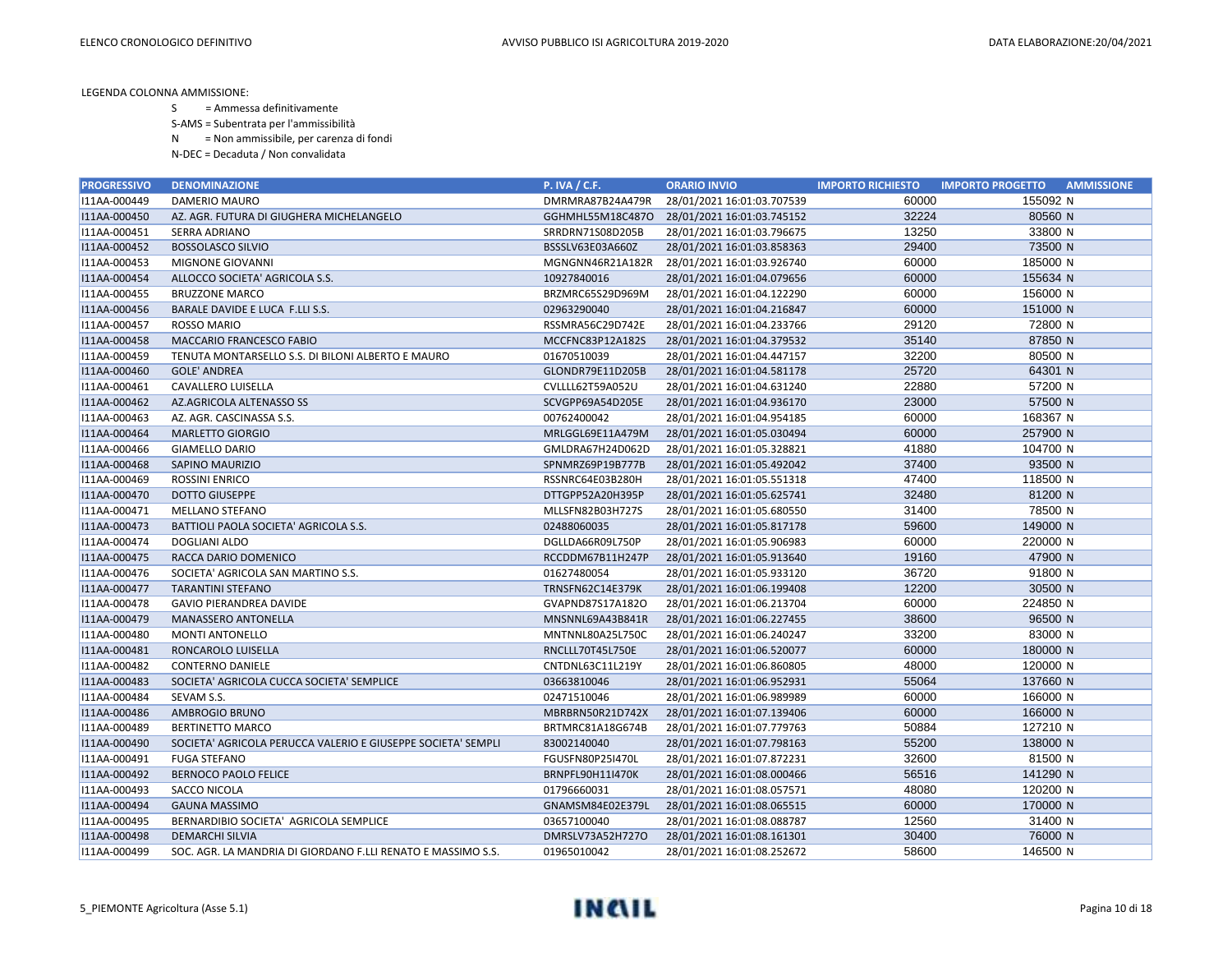- S = Ammessa definitivamente
- S-AMS = Subentrata per l'ammissibilità
- N = Non ammissibile, per carenza di fondi
- N-DEC = Decaduta / Non convalidata

| <b>PROGRESSIVO</b> | <b>DENOMINAZIONE</b>                                        | <b>P. IVA / C.F.</b>    | <b>ORARIO INVIO</b>        | <b>IMPORTO RICHIESTO</b> | <b>IMPORTO PROGETTO</b><br><b>AMMISSIONE</b> |
|--------------------|-------------------------------------------------------------|-------------------------|----------------------------|--------------------------|----------------------------------------------|
| I11AA-000500       | <b>BOGETTI PIERGIORGIO</b>                                  | BGTPGR64H11L219M        | 28/01/2021 16:01:08.315675 | 60000                    | 175016 N                                     |
| I11AA-000502       | TRINCHERO TOMASINO                                          | TRNTSN59R22C438J        | 28/01/2021 16:01:08.398905 | 54400                    | 136000 N                                     |
| I11AA-000503       | <b>CASSETTI SIMONE REMO</b>                                 | CSSSNR76H30H727V        | 28/01/2021 16:01:08.704367 | 47063                    | 117658 N                                     |
| I11AA-000504       | <b>MONTI PIERO</b>                                          | MNTPRI47T23A847Z        | 28/01/2021 16:01:08.738490 | 33200                    | 83000 N                                      |
| I11AA-000505       | SOCIETA' AGRICOLA CASCINA ARRO' S.S.                        | 02267040042             | 28/01/2021 16:01:08.909487 | 42884                    | 107211 N                                     |
| I11AA-000506       | <b>BARALE ALFIO GIUSEPPE</b>                                | BRLLGS69D02H727O        | 28/01/2021 16:01:09.114957 | 60000                    | 152470 N                                     |
| I11AA-000507       | <b>FERRARIS GABRIELE</b>                                    | FRRGRL66P26A358F        | 28/01/2021 16:01:09.562056 | 52400                    | 131000 N                                     |
| I11AA-000509       | SOCIETA' AGRICOLA BAROFFIO S.S.                             | 00120050034             | 28/01/2021 16:01:09.614005 | 49000                    | 122500 N                                     |
| I11AA-000510       | MACCHIORLATTI VIGNAT GIUSEPPE                               | MCCGPP33S20I703C        | 28/01/2021 16:01:09.649011 | 29400                    | 73500 N                                      |
| I11AA-000511       | DEMARIE ALDO AZ.AGR. DEMARIE GIOVANNI                       | DMRLDA72C24A124N        | 28/01/2021 16:01:09.725575 | 28740                    | 71850 N                                      |
| I11AA-000512       | SOC. AGR. F.LLI BOSCO S.S.                                  | BSCMRA60R07C627P        | 28/01/2021 16:01:09.778539 | 37400                    | 93500 N                                      |
| I11AA-000513       | ALLA VALTEGNA DI CHIARA MARIA GAVIATI                       | GVTCRM79B48B885G        | 28/01/2021 16:01:09.825512 | 22740                    | 56850 N                                      |
| I11AA-000514       | SOCIETA' AGRICOLA RONCO FRATELLIS.S.                        | RNCPGS67H25L219K        | 28/01/2021 16:01:10.099422 | 57600                    | 144000 N                                     |
| I11AA-000515       | CHIAVASSA ANTONIO                                           | CHVNTN62L30D742M        | 28/01/2021 16:01:10.347854 | 39000                    | 97500 N                                      |
| I11AA-000516       | ROSSO AGOSTINO                                              | RSSGTN53L03D022F        | 28/01/2021 16:01:10.406291 | 60000                    | 177000 N                                     |
| I11AA-000517       | <b>MARCHISONE ANGELO</b>                                    | MRCNGL61C12L990S        | 28/01/2021 16:01:10.461018 | 60000                    | 206500 N                                     |
| I11AA-000518       | PISTONE ALBINO E FRANCESCO                                  | 02233930045             | 28/01/2021 16:01:10.463414 | 45000                    | 151500 N                                     |
| I11AA-000519       | <b>TRUCCO PIETRO</b>                                        | TRCPTR81C23D742P        | 28/01/2021 16:01:10.492945 | 60000                    | 166000 N                                     |
| I11AA-000520       | <b>VERGNANO GIUSEPPE ANTONIO E ANDREA SS</b>                | 01794920015             | 28/01/2021 16:01:10.579562 | 55200                    | 138000 N                                     |
| I11AA-000521       | PONSO MARCO                                                 | PNSMRC80L02I470Z        | 28/01/2021 16:01:10.753203 | 6540                     | 16350 N                                      |
| I11AA-000523       | AZ. AGR. PARMIGIANI FIORAVANTE E CLAUDIO S.S.               | 00236590030             | 28/01/2021 16:01:11.271725 | 34400                    | 86000 N                                      |
| I11AA-000524       | <b>MUSSO SILVANA</b>                                        | MSSSVN66L50B841O        | 28/01/2021 16:01:11.297531 | 26800                    | 67000 N                                      |
| I11AA-000525       | AZ.AGRICOLA BOSCHETTO DI PONSO ANDREA                       | PNSNDR87T10I470C        | 28/01/2021 16:01:11.390993 | 22860                    | 57151 N                                      |
| I11AA-000526       | <b>BIMA ELIO FRANCESCO</b>                                  | BMILRN64D07B285D        | 28/01/2021 16:01:11.481514 | 50564                    | 126411 N                                     |
| I11AA-000527       | ARMANDO CLAUDIA                                             | RMNCLD67S50D205G        | 28/01/2021 16:01:11.483169 | 29554                    | 73887 N                                      |
| I11AA-000528       | <b>BUSSO GIAMPIERO</b>                                      | BSSGPR74T10I470O        | 28/01/2021 16:01:11.551028 | 8400                     | 21000 N                                      |
| I11AA-000529       | FRANCONE MARCO AZ. AGR. ANTICHI PODERI GALLINA              | FRNMRC70H15L219C        | 28/01/2021 16:01:11.555477 | 12080                    | 30200 N                                      |
| I11AA-000530       | SOLA FRANCESCO                                              | SLOFNC67P06D742A        | 28/01/2021 16:01:11.638927 | 50228                    | 125570 N                                     |
| I11AA-000531       | <b>BARBERO LIVIO</b>                                        | BRBLVI72B11D372K        | 28/01/2021 16:01:11.739141 | 40000                    | 100000 N                                     |
| I11AA-000532       | AZIENDA AGRICOLA RUFFA SOCIETA' SEMPLICE AGRICOLA           | 02640440026             | 28/01/2021 16:01:11.791855 | 34340                    | 85850 N                                      |
| I11AA-000534       | SOC. AGR. CASALE F.LLI ELIO E CHIAFFREDO S.S.               | 01896030044             | 28/01/2021 16:01:12.135444 | 60000                    | 160100 N                                     |
| I11AA-000535       | CATTANEO ADORNO GIACOMO                                     | CTTGCM52R03Z602G        | 28/01/2021 16:01:12.250578 | 60000                    | 152600 N                                     |
| I11AA-000537       | BERTOLOTTO GIOVANNI MARIA                                   | <b>BRTGNN73P19I470K</b> | 28/01/2021 16:01:12.453073 | 40000                    | 100000 N                                     |
| I11AA-000538       | LA FALCHETTA SOCIETA' SEMPLICE AGRICOLA                     | 11216940012             | 28/01/2021 16:01:12.471634 | 57600                    | 144000 N                                     |
| I11AA-000539       | PERANO MASSIMO                                              | PRNMSM69M15D205X        | 28/01/2021 16:01:12.788890 | 48918                    | 122297 N                                     |
| I11AA-000542       | CHIAPELLA MIRKO                                             | CHPMRK82E12A124O        | 28/01/2021 16:01:12.933426 | 40552                    | 101382 N                                     |
| I11AA-000543       | RAPETTO ROBERTO                                             | RPTRRT76D10A479U        | 28/01/2021 16:01:12.951173 | 60000                    | 183300 N                                     |
| I11AA-000544       | AGRIBIANCA DI PIRRA BIANCA                                  | PRRBNC96L70B111O        | 28/01/2021 16:01:12.960954 | 19800                    | 49500 N                                      |
| I11AA-000546       | SOCIETA' AGRICOLA GALLEANA S.S.                             | 02469690040             | 28/01/2021 16:01:13.248865 | 60000                    | 150000 N                                     |
| I11AA-000547       | <b>GIACCARDI GIUSEPPE</b>                                   | GCCGPP73H15F351K        | 28/01/2021 16:01:13.325527 | 60000                    | 170536 N                                     |
| I11AA-000548       | <b>SERRA LIVIO</b>                                          | SRRLVI74H02D205A        | 28/01/2021 16:01:13.487373 | 14720                    | 36800 N                                      |
| I11AA-000549       | RASO MICHELINO E F.LLI MARIA MADDALENA-GIAMPIERO E DOMENICO | 86001520047             | 28/01/2021 16:01:13.549802 | 58800                    | 147000 N                                     |
| I11AA-000550       | <b>SILVESTRO DARIO</b>                                      | SLVDRA82E12D742F        | 28/01/2021 16:01:13.719079 | 60000                    | 213103 N                                     |

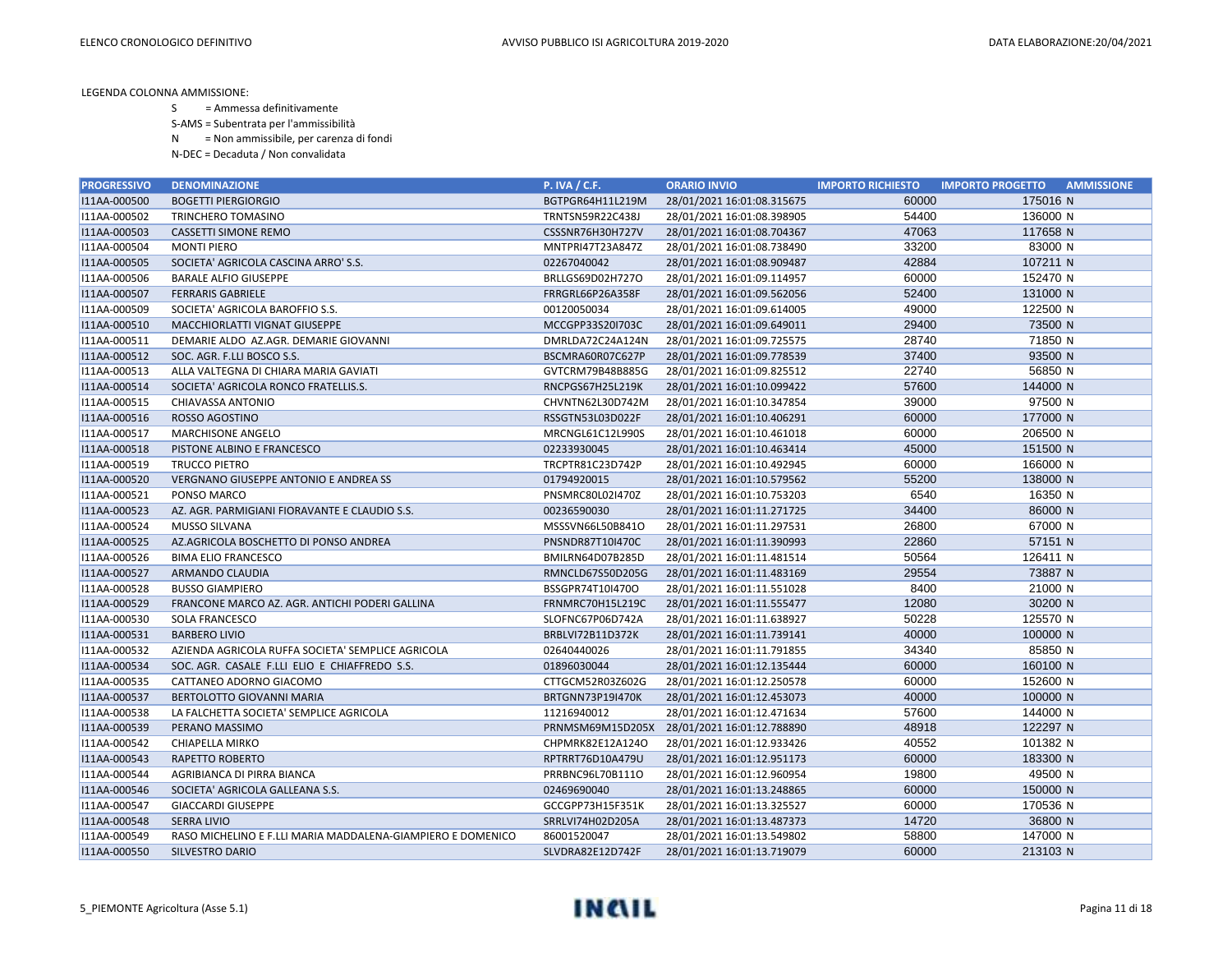S = Ammessa definitivamente

S-AMS = Subentrata per l'ammissibilità

N = Non ammissibile, per carenza di fondi

| <b>PROGRESSIVO</b> | <b>DENOMINAZIONE</b>                                        | <b>P. IVA / C.F.</b> | <b>ORARIO INVIO</b>        | <b>IMPORTO RICHIESTO</b> | <b>AMMISSIONE</b><br><b>IMPORTO PROGETTO</b> |
|--------------------|-------------------------------------------------------------|----------------------|----------------------------|--------------------------|----------------------------------------------|
| I11AA-000552       | GEUNA F.LLI ELIO E GIAMPAOLO S.S.                           | 06623380018          | 28/01/2021 16:01:13.781857 | 46000                    | 115000 N                                     |
| I11AA-000553       | <b>CAPPA ANTONELLA</b>                                      | CPPNNL62E58B885C     | 28/01/2021 16:01:13.872525 | 58051                    | 145129 N                                     |
| I11AA-000554       | <b>BELTRAMINO PIERO</b>                                     | BLTPRI67E12G674A     | 28/01/2021 16:01:13.912746 | 60000                    | 161000 N                                     |
| I11AA-000555       | <b>BOLLATI MAURO</b>                                        | BLLMRA53A08I512U     | 28/01/2021 16:01:13.998853 | 15300                    | 38250 N                                      |
| I11AA-000557       | <b>BLUA ORESTE</b>                                          | BLURST67H14F351L     | 28/01/2021 16:01:14.089288 | 37600                    | 94000 N                                      |
| I11AA-000558       | SIGISMONDI REMO                                             | SGSRME72H05D205J     | 28/01/2021 16:01:14.208558 | 21400                    | 53500 N                                      |
| I11AA-000559       | ROTA PAOLO                                                  | RTOPLA69D04E648J     | 28/01/2021 16:01:14.246756 | 40740                    | 101850 N                                     |
| I11AA-000560       | <b>CANIS BARTOLOMEO</b>                                     | CNSBTL56S06D314S     | 28/01/2021 16:01:14.353725 | 46480                    | 116200 N                                     |
| I11AA-000561       | SOCIETA' AGRICOLA S. ANNA SOCIETA' SEMPLICE                 | 03138580042          | 28/01/2021 16:01:14.566687 | 23400                    | 58500 N                                      |
| I11AA-000563       | <b>BUGLOSSI PAOLO</b>                                       | BGLPLA57E24H150E     | 28/01/2021 16:01:15.082924 | 60000                    | 216000 N                                     |
| I11AA-000564       | <b>CLERICO ANGELO</b>                                       | CLRNGL66C18A859Y     | 28/01/2021 16:01:15.104072 | 28720                    | 71800 N                                      |
| I11AA-000565       | <b>GUASCHINO ALBERTO</b>                                    | GSCLRT61S15F995K     | 28/01/2021 16:01:15.133720 | 18548                    | 46372 N                                      |
| I11AA-000566       | SOCIETA' AGRICOLA CASCINA CARPICE S.S.                      | 03711540041          | 28/01/2021 16:01:15.664541 | 54804                    | 137011 N                                     |
| I11AA-000567       | <b>TOMATIS GIOVANNA</b>                                     | TMTGNN64R68D742E     | 28/01/2021 16:01:15.675309 | 60000                    | 236500 N                                     |
| I11AA-000568       | <b>CURONE PIETRO E ROBERTO</b>                              | 01263610063          | 28/01/2021 16:01:15.869415 | 60000                    | 175000 N                                     |
| I11AA-000569       | MARCHISIO ANTONIO E AGOSTINO F.LLI                          | 00447950049          | 28/01/2021 16:01:15.895558 | 36200                    | 90500 N                                      |
| I11AA-000570       | SOCIETA' AGRICOLA MITTERA SOCIETA' SEMPLICE                 | 03231550041          | 28/01/2021 16:01:16.095803 | 48000                    | 120000 N                                     |
| I11AA-000571       | GARIGLIO GIANCARLO AZ. AGRICOLA                             | GRGGCR65A30F335Y     | 28/01/2021 16:01:16.498288 | 30400                    | 76000 N                                      |
| I11AA-000572       | NEDELESCU RAZVAN OCTAVIAN                                   | NDLRVN90H11Z129Y     | 28/01/2021 16:01:16.605300 | 24000                    | 60000 N                                      |
| I11AA-000573       | PELIZZARA SOCIETA' SEMPLICE AGRICOLA                        | 00273140020          | 28/01/2021 16:01:16.610114 | 56400                    | 141000 N                                     |
| I11AA-000574       | SOC.AGR.SALA IRENE, FERRARI PIERLUIGI, ANGELO E GIANNI S.S. | 00387980063          | 28/01/2021 16:01:16.682448 | 54400                    | 136000 N                                     |
| I11AA-000575       | FINA EDOARDO                                                | FNIDRD70A05D205H     | 28/01/2021 16:01:16.888304 | 59786                    | 149467 N                                     |
| I11AA-000576       | <b>RENDITORE PAOLO</b>                                      | RNDPLA61B21L750V     | 28/01/2021 16:01:16.970831 | 60000                    | 300000 N                                     |
| I11AA-000577       | SOCIETA' AGRICOLA LA GORZANA S.S.                           | 09111840014          | 28/01/2021 16:01:17.122408 | 60000                    | 217000 N                                     |
| I11AA-000578       | SOC.AGR. BALLARI- BOSSOLASCO FRUTTA S.S.                    | 03150360042          | 28/01/2021 16:01:17.346308 | 29400                    | 73500 N                                      |
| I11AA-000579       | <b>BOVIO CLAUDIO</b>                                        | BVOCLD69B13A052G     | 28/01/2021 16:01:17.708818 | 58940                    | 147350 N                                     |
| I11AA-000580       | <b>DURIO CARLO</b>                                          | DRUCRL70C14A479A     | 28/01/2021 16:01:17.809791 | 60000                    | 167350 N                                     |
| I11AA-000581       | RAFFAELLO FABRIZIO                                          | RFFFRZ68M26L750A     | 28/01/2021 16:01:17.845675 | 60000                    | 186000 N                                     |
| I11AA-000582       | AZIENDA AGRICOLA SUCCO VALERIO                              | SCCVLR84C07D208D     | 28/01/2021 16:01:17.874972 | 52400                    | 131000 N                                     |
| I11AA-000583       | AZIENDA AGRICOLA PIEROPAN ILARIO E SILVIO S.S.              | 01527150039          | 28/01/2021 16:01:18.069389 | 33600                    | 84000 N                                      |
| I11AA-000584       | SOCIETA' AGRICOLA SPINA DI AGU' FRATELLI S.S.               | 03360940047          | 28/01/2021 16:01:18.135072 | 34000                    | 85000 N                                      |
| I11AA-000585       | <b>MAUTINO GIOVANNI</b>                                     | MTNGNN64T10H340U     | 28/01/2021 16:01:18.335563 | 60000                    | 153661 N                                     |
| I11AA-000586       | <b>BIMA DARIO MICHELE</b>                                   | BMIDMC71L18B285T     | 28/01/2021 16:01:18.361364 | 36759                    | 91898 N                                      |
| I11AA-000587       | OLIVERO LIVIO GIOVANNI                                      | LVRLGV63S25D205Q     | 28/01/2021 16:01:18.428475 | 33880                    | 84700 N                                      |
| I11AA-000588       | <b>GROSSO MARCO</b>                                         | GRSMRC66E03C133L     | 28/01/2021 16:01:18.600916 | 46326                    | 115815 N                                     |
| I11AA-000589       | ROVEGLIA F.LLI GIACOMO E TOMMASO S.S                        | 01263020024          | 28/01/2021 16:01:18.926296 | 60000                    | 182850 N                                     |
| I11AA-000591       | SOCIETA' AGRICOLA F.LLI BERTOLA S.S.                        | 03809150018          | 28/01/2021 16:01:19.172715 | 50000                    | 125000 N                                     |
| I11AA-000592       | AZIENDA AGRICOLA OSELLA DI OSELLA MICHELE E PAOLO S.S.      | 02690920042          | 28/01/2021 16:01:19.196551 | 44400                    | 111000 N                                     |
| I11AA-000593       | <b>BOGLIONE SERGIO</b>                                      | BGLSRG66A31I470O     | 28/01/2021 16:01:19.211164 | 46000                    | 115000 N                                     |
| I11AA-000594       | <b>OLIVERO FRANCO</b>                                       | LVRFNC65E08L219Q     | 28/01/2021 16:01:19.299554 | 33440                    | 83600 N                                      |
| I11AA-000595       | <b>MONTIGLIO SILVANO</b>                                    | MNTSVN69C03F336W     | 28/01/2021 16:01:19.361527 | 60000                    | 186000 N                                     |
| I11AA-000596       | SOCIETA' AGRICOLA CARENA RENATO E FIGLI                     | 83001760046          | 28/01/2021 16:01:19.362025 | 60000                    | 173000 N                                     |
| I11AA-000597       | BARDO GIOVANNI, MICHELE C. SOCIET SEMPLICE                  | 01818580019          | 28/01/2021 16:01:19.680353 | 49400                    | 123500 N                                     |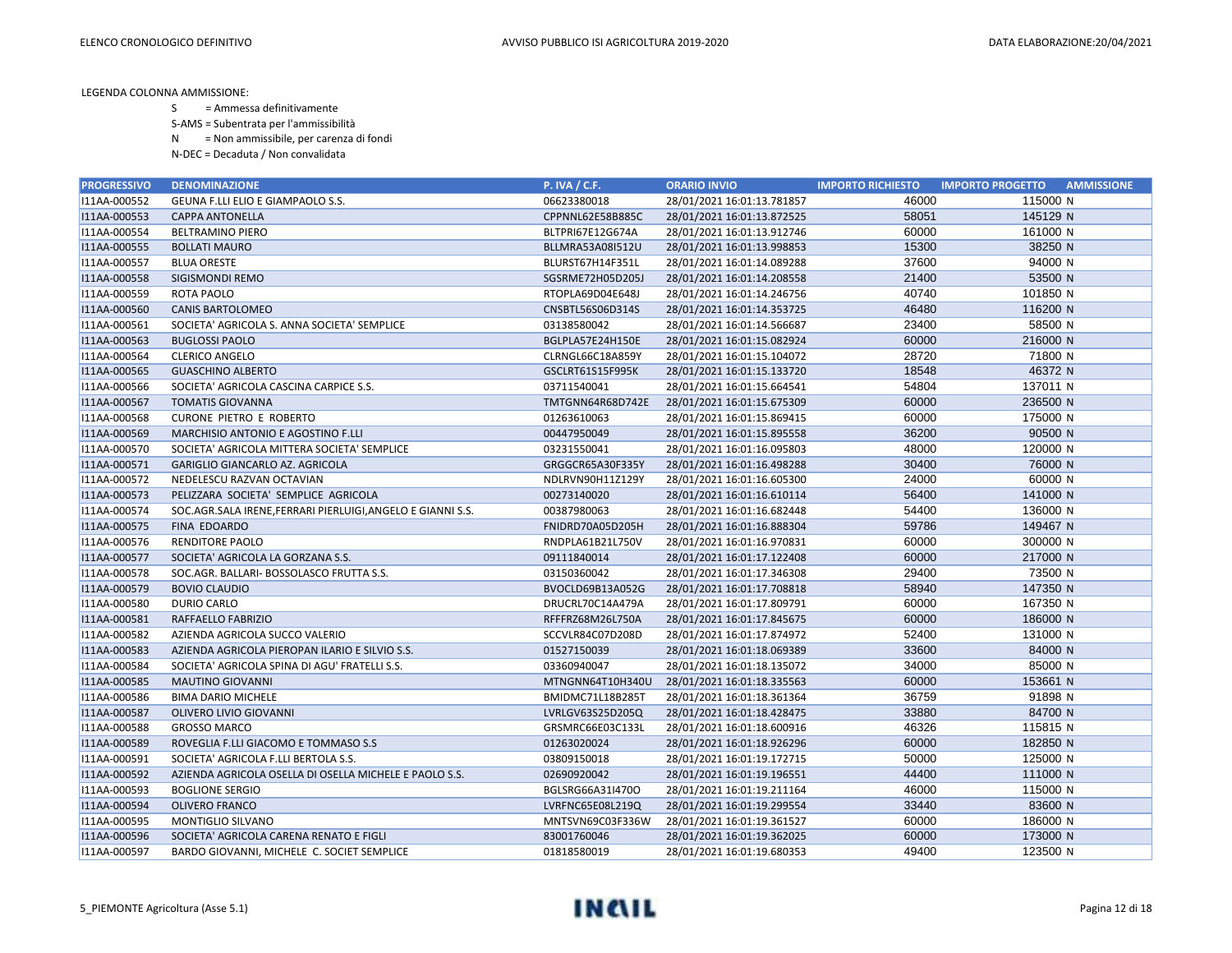S = Ammessa definitivamente

S-AMS = Subentrata per l'ammissibilità

N = Non ammissibile, per carenza di fondi

| <b>PROGRESSIVO</b> | <b>DENOMINAZIONE</b>                                         | <b>P. IVA / C.F.</b> | <b>ORARIO INVIO</b>        | <b>IMPORTO RICHIESTO</b> | <b>AMMISSIONE</b><br><b>IMPORTO PROGETTO</b> |
|--------------------|--------------------------------------------------------------|----------------------|----------------------------|--------------------------|----------------------------------------------|
| I11AA-000598       | <b>TASSONE MARCO</b>                                         | TSSMRC60H20I210M     | 28/01/2021 16:01:19.750633 | 22671                    | 56678 N                                      |
| I11AA-000599       | SOCIETA' AGRICOLA ABATE DI ROLANDO GERMANO E C.              | 03740340041          | 28/01/2021 16:01:19.770835 | 11460                    | 28650 N                                      |
| I11AA-000600       | SOCIETA' AGRICOLA EREDI DI AMBROGIO GIOVENALE DI AMBROGIO SI | 02647090048          | 28/01/2021 16:01:20.050006 | 39340                    | 98352 N                                      |
| I11AA-000601       | AGRITER DI TARICCO GIANLUIGI                                 | TRCGLG74C29B791Y     | 28/01/2021 16:01:20.376929 | 60000                    | 210000 N                                     |
| I11AA-000602       | SOCIETA' AGRICOLA BERTONE MARINO E PIERMARIO S.S.            | 02427920042          | 28/01/2021 16:01:20.390710 | 35223                    | 88059 N                                      |
| I11AA-000603       | L'ALPINA DI GIAVENO SOC. AGR. COOP.                          | 03831530013          | 28/01/2021 16:01:20.457663 | 42857                    | 107144 N                                     |
| I11AA-000604       | <b>BORTGNINO MAURO</b>                                       | BRGMRA69C12H247Q     | 28/01/2021 16:01:20.609583 | 18400                    | 46000 N                                      |
| I11AA-000606       | SOCIETA' AGRICOLA COLONNA MARCO, FELICE E PAOLO S.S.         | 01745480069          | 28/01/2021 16:01:21.190521 | 60000                    | 156624 N                                     |
| I11AA-000607       | <b>BORETTO GABRIELE</b>                                      | BRTGRL76H21G674F     | 28/01/2021 16:01:21.207209 | 52000                    | 130000 N                                     |
| I11AA-000608       | <b>BATTISTI ELIO</b>                                         | BTTLEI61P13H727B     | 28/01/2021 16:01:21.478090 | 29280                    | 73200 N                                      |
| I11AA-000609       | <b>SCALARONE LAURA</b>                                       | SCLLRA57D44L219L     | 28/01/2021 16:01:21.543317 | 60000                    | 162000 N                                     |
| I11AA-000610       | LA FATTORIA DI BUBI E MIMI DI CHRISTIAN FOTI                 | FTOCRS80H04G674X     | 28/01/2021 16:01:21.561086 | 32000                    | 80000 N                                      |
| I11AA-000611       | SOCIETA' AGRICOLA GASTALDO F.LLI SOCIETA' SEMPLICE           | 02307670048          | 28/01/2021 16:01:21.681161 | 38400                    | 96000 N                                      |
| I11AA-000612       | APOSTOLO LAURA                                               | PSTLRA68B63F952W     | 28/01/2021 16:01:21.807739 | 60000                    | 151500 N                                     |
| I11AA-000613       | ROLLE' SOCIET SEMPLICE AGRICOLA                              | 11875050012          | 28/01/2021 16:01:22.046988 | 38748                    | 96870 N                                      |
| I11AA-000614       | SOCIETA' AGRICOLA LE TERRE DI NONNO NICOLINO S.S.            | 11554560018          | 28/01/2021 16:01:22.205916 | 12000                    | 30000 N                                      |
| I11AA-000615       | <b>VERCELLOTTI PAOLO</b>                                     | VRCPLA55C10L750G     | 28/01/2021 16:01:22.583721 | 52540                    | 131350 N                                     |
| I11AA-000616       | <b>VAIRA ALDO</b>                                            | VRALDA53D22L219K     | 28/01/2021 16:01:22.813273 | 46400                    | 116000 N                                     |
| I11AA-000617       | VIVAI FRATELLI NICOLA S.S.                                   | 00856930052          | 28/01/2021 16:01:22.998745 | 60000                    | 151000 N                                     |
| I11AA-000618       | <b>BOETTI STEFANO</b>                                        | BTTSFN56C01G561W     | 28/01/2021 16:01:23.019351 | 27600                    | 69000 N                                      |
| I11AA-000619       | MERCALLI PIERANTONIO E CESARE S.S.                           | 00524860038          | 28/01/2021 16:01:23.137294 | 44000                    | 110000 N                                     |
| I11AA-000620       | MIGNONE FRANCESCO                                            | MGNFNC75R30A182O     | 28/01/2021 16:01:23.145039 | 60000                    | 186000 N                                     |
| I11AA-000621       | <b>MACARIO GIOVANNA</b>                                      | MCRGNN68C50F902C     | 28/01/2021 16:01:23.259876 | 43100                    | 107751 N                                     |
| I11AA-000622       | AZ. AGR. BIO BOTTERA DI SARALE REMO                          | SRLRME62L08D205D     | 28/01/2021 16:01:23.344846 | 28400                    | 71000 N                                      |
| I11AA-000623       | SOCIETA' AGRICOLA DEVALLE PIETRO E MARCO S.S.                | 03243110040          | 28/01/2021 16:01:23.366169 | 9880                     | 24702 N                                      |
| I11AA-000624       | SOCIETA' SEMPLICE AGRICOLA ERREGI DI GIACCARDI GIUSEPPE C.   | 03303190049          | 28/01/2021 16:01:23.859403 | 60000                    | 205767 N                                     |
| I11AA-000625       | <b>MANA STEFANO</b>                                          | MNASFN78P29I470W     | 28/01/2021 16:01:23.947819 | 35600                    | 89000 N                                      |
| I11AA-000626       | MAROCCO SILVIO                                               | MRCSLV60C29C627G     | 28/01/2021 16:01:23.952702 | 25360                    | 63400 N                                      |
| I11AA-000627       | AZIENDA AGRICOLA LA ROSTAGNA DI FAUDA CARLO CS.S.            | 10625340012          | 28/01/2021 16:01:24.001807 | 59000                    | 147500 N                                     |
| I11AA-000628       | <b>ADRIANO ELIO</b>                                          | DRNLEI61E17A124W     | 28/01/2021 16:01:24.020526 | 4000                     | 10000 N                                      |
| I11AA-000630       | SOCIETA' AGRICOLA VERSINO S.S.                               | 11637170017          | 28/01/2021 16:01:24.588447 | 28033                    | 70084 N                                      |
| I11AA-000631       | SOCIETA' SEMPLICE AGRICOLA CISMONDI FRATELLI                 | 03688860042          | 28/01/2021 16:01:24.931731 | 48109                    | 120274 N                                     |
| I11AA-000632       | FRATELLI DANNA SOCIETA' SEMPLICE AGRICOLA                    | 03659030047          | 28/01/2021 16:01:25.048319 | 54920                    | 137300 N                                     |
| I11AA-000633       | AZIENDA AGRICOLA CUGINI CORNAGLIA DI CORNAGLIA LUCA          | CRNLCU00L28A479L     | 28/01/2021 16:01:25.103073 | 19088                    | 47721 N                                      |
| I11AA-000634       | <b>COMBA DAVIDE</b>                                          | CMBDVD66R20G674Y     | 28/01/2021 16:01:25.110469 | 21340                    | 53350 N                                      |
| I11AA-000635       | <b>BRERO LUIGI</b>                                           | BRRLGU66D17H727E     | 28/01/2021 16:01:25.124631 | 38400                    | 96000 N                                      |
| I11AA-000636       | LE STELLE SOCIETA' SEMPLICE AGRICOLA                         | 03761810047          | 28/01/2021 16:01:25.297808 | 58978                    | 147447 N                                     |
| I11AA-000637       | <b>QUAGLIA ROBERTO</b>                                       | QGLRRT65T26H727Y     | 28/01/2021 16:01:25.311066 | 41720                    | 104300 N                                     |
| I11AA-000638       | <b>GHIGNONE ANDREA</b>                                       | GHGNDR73E31A479N     | 28/01/2021 16:01:25.472235 | 18996                    | 47490 N                                      |
| I11AA-000639       | CRIVELLO BRUNO                                               | CRVBRN66D26H150I     | 28/01/2021 16:01:25.606669 | 7000                     | 17500 N                                      |
| I11AA-000640       | <b>MONTANARO ALDO</b>                                        | MNTLDA61A17I367G     | 28/01/2021 16:01:25.614639 | 29000                    | 72500 N                                      |
| I11AA-000641       | <b>MARCHISIO AGOSTINO</b>                                    | MRCGTN57C02G800Z     | 28/01/2021 16:01:25.744205 | 52400                    | 131000 N                                     |
| I11AA-000643       | <b>GILETTA ADRIANO</b>                                       | GLTDRN63R13H727L     | 28/01/2021 16:01:26.306709 | 46200                    | 115500 N                                     |

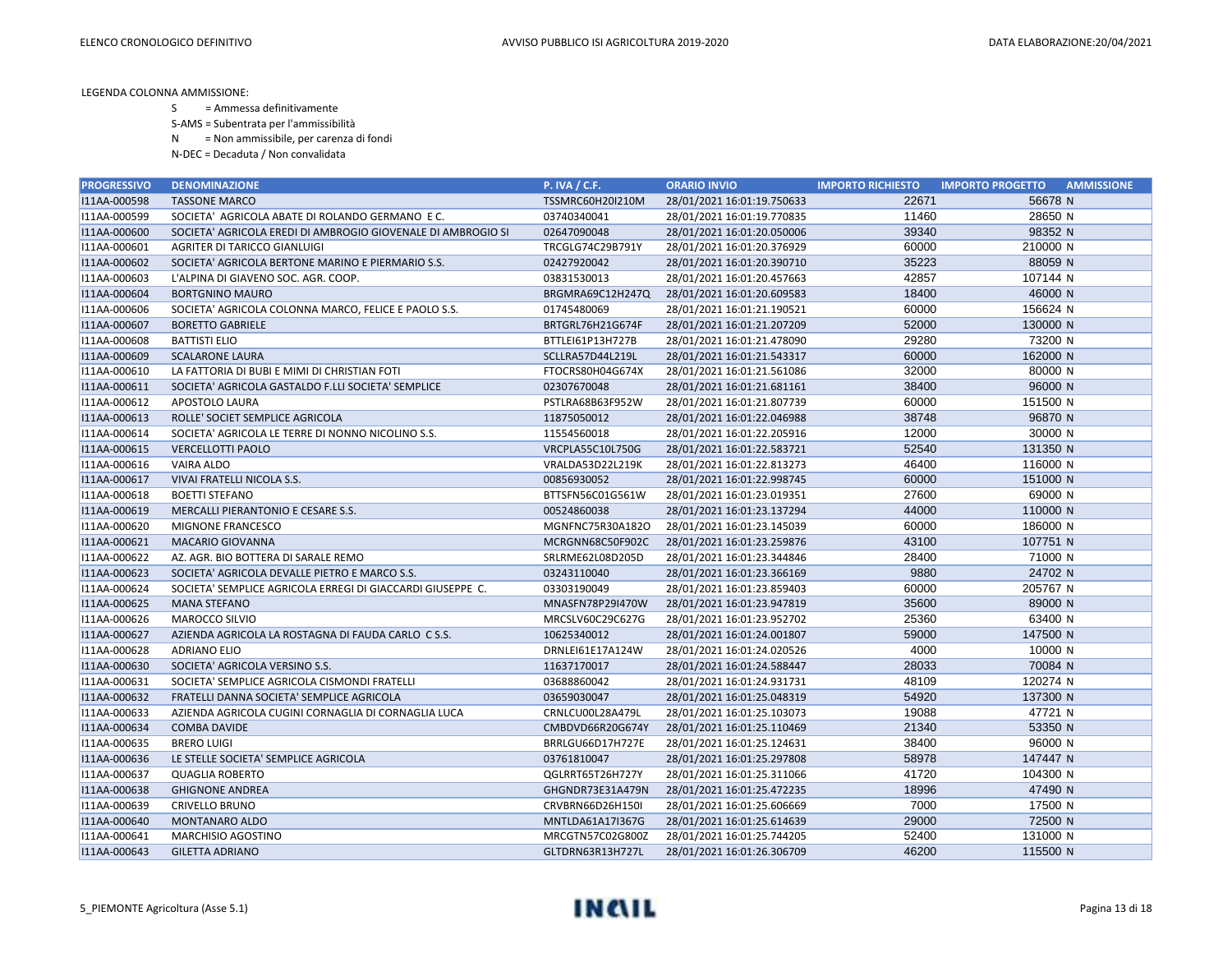- S = Ammessa definitivamente
- S-AMS = Subentrata per l'ammissibilità
- N = Non ammissibile, per carenza di fondi
- N-DEC = Decaduta / Non convalidata

| <b>PROGRESSIVO</b> | <b>DENOMINAZIONE</b>                            | <b>P. IVA / C.F.</b>    | <b>ORARIO INVIO</b>        | <b>IMPORTO RICHIESTO</b> | <b>IMPORTO PROGETTO</b><br><b>AMMISSIONE</b> |
|--------------------|-------------------------------------------------|-------------------------|----------------------------|--------------------------|----------------------------------------------|
| I11AA-000644       | RONCAROLO VINCENZO                              | RNCVCN62L29L750N        | 28/01/2021 16:01:26.321972 | 60000                    | 203000 N                                     |
| I11AA-000645       | <b>ZIA PAOLA</b>                                | ZIAPLA52S49A859S        | 28/01/2021 16:01:26.351881 | 60000                    | 151000 N                                     |
| I11AA-000646       | <b>EDILE ENRICO</b>                             | DLENRC95D18D208A        | 28/01/2021 16:01:26.374083 | 46131                    | 115329 N                                     |
| I11AA-000647       | <b>ROSTAGNO AMILCARE</b>                        | RSTMCR53S30D742F        | 28/01/2021 16:01:26.502249 | 36950                    | 92377 N                                      |
| I11AA-000648       | FRUTTICOLTURA LA SERRA DI CERRUTI GIUSEPPINA    | CRRGPP58L55C627D        | 28/01/2021 16:01:26.708029 | 12000                    | 30000 N                                      |
| I11AA-000649       | <b>TARICCO ALESSANDRO</b>                       | TRCLSN95S25B111X        | 28/01/2021 16:01:26.714164 | 53200                    | 133000 N                                     |
| I11AA-000650       | SOCIETA' AGRICOLA MURA MURA SOCIETA' SEMPLICE   | 09846310010             | 28/01/2021 16:01:26.983090 | 28576                    | 71440 N                                      |
| I11AA-000651       | <b>EMILIANI RICCARDO</b>                        | MLNRCR68P30L219A        | 28/01/2021 16:01:27.513538 | 18280                    | 45702 N                                      |
| I11AA-000652       | RECCHIA GIANCARLO                               | RCCGCR53H19D771V        | 28/01/2021 16:01:27.530331 | 60000                    | 170000 N                                     |
| I11AA-000653       | PANERO ROBERTO E TIZIANA S.S.                   | 02618430017             | 28/01/2021 16:01:27.642512 | 60000                    | 166500 N                                     |
| I11AA-000654       | <b>MORANDO MARCO</b>                            | MRNMRC89H24A479O        | 28/01/2021 16:01:27.940510 | 23800                    | 59500 N                                      |
| I11AA-000655       | <b>GARDEN SERVICE DI GILLI PIERO</b>            | GLLPRI71E05G674I        | 28/01/2021 16:01:27.996707 | 60000                    | 164500 N                                     |
| I11AA-000656       | <b>BARALE FLAVIA</b>                            | BRLFLV69L56D271K        | 28/01/2021 16:01:28.322756 | 27244                    | 68112 N                                      |
| I11AA-000657       | ABBA' PIETRO E FLAVIO E FRANCO S.S.             | 07329070010             | 28/01/2021 16:01:28.408639 | 60000                    | 184685 N                                     |
| I11AA-000658       | <b>CASALE LOREDANA</b>                          | CSLLDN78M50C665N        | 28/01/2021 16:01:28.444792 | 31248                    | 78122 N                                      |
| I11AA-000661       | AZIENDA AGRICOLA ALLIONE CARDONE GIANFRANCO     | LLNGFR69L08B841M        | 28/01/2021 16:01:28.792529 | 45800                    | 114500 N                                     |
| I11AA-000662       | <b>MOSSO GIUSEPPE</b>                           | MSSGPP57S18B791V        | 28/01/2021 16:01:28.811009 | 60000                    | 157000 N                                     |
| I11AA-000663       | <b>GILETTA MARIO COSTANZO</b>                   | GLTMCS53P21H247Z        | 28/01/2021 16:01:29.112137 | 46400                    | 116000 N                                     |
| I11AA-000664       | MILANESE GIAN PIETRO                            | MLNGPT43P02A182G        | 28/01/2021 16:01:29.116868 | 47000                    | 117500 N                                     |
| I11AA-000665       | LA GORRA S.S. SOCIETA' AGRICOLA                 | 01648310058             | 28/01/2021 16:01:29.286187 | 23160                    | 57900 N                                      |
| I11AA-000666       | ALLORIO FILIPPO                                 | LLRFPP74D02L750J        | 28/01/2021 16:01:29.416429 | 60000                    | 150000 N                                     |
| I11AA-000667       | <b>RACCA GIAN PEIRO</b>                         | RCCGPR76C24I470B        | 28/01/2021 16:01:29.442422 | 30001                    | 75004 N                                      |
| I11AA-000669       | SOCIETA' AGRICOLA FRANCIA FRATELLI S.S.         | 11526170011             | 28/01/2021 16:01:29.714144 | 50170                    | 125425 N                                     |
| I11AA-000670       | SOCIETA' AGRICOLA BASANO DI BASANO CS.S.        | 05659800014             | 28/01/2021 16:01:29.760861 | 35200                    | 88000 N                                      |
| I11AA-000671       | <b>BENEDICENTI ALDO</b>                         | BNDLDA61P15C627D        | 28/01/2021 16:01:29.906495 | 60000                    | 165600 N                                     |
| I11AA-000672       | AUDANO ANGELO E SILVANA S.S.                    | 02627140011             | 28/01/2021 16:01:30.157685 | 46408                    | 116021 N                                     |
| I11AA-000673       | PARUSSO ARMANDO DI PARUSSO F.LLI S.S.           | 02219980048             | 28/01/2021 16:01:30.209080 | 37680                    | 94200 N                                      |
| I11AA-000674       | TARDITO FRANCO GIOVANNI                         | TRDFNC68B04A052E        | 28/01/2021 16:01:30.214482 | 60000                    | 165000 N                                     |
| I11AA-000675       | ALARIO CLAUDIO                                  | LRACLD65A12A124R        | 28/01/2021 16:01:30.311517 | 6880                     | 17200 N                                      |
| I11AA-000676       | <b>BOSSOLASCO GIUSEPPE</b>                      | BSSGPP67L17I470T        | 28/01/2021 16:01:30.434602 | 55000                    | 137500 N                                     |
| I11AA-000677       | DITTA INDIVIDUALE                               | PRTDRN59B14D742P        | 28/01/2021 16:01:30.685785 | 60000                    | 151344 N                                     |
| I11AA-000678       | <b>BERTONE MASSIMO</b>                          | BRTMSM80H27G674D        | 28/01/2021 16:01:30.823596 | 21800                    | 54500 N                                      |
| I11AA-000679       | ZACCARIA CARLO                                  | ZCCCRL73T16A859Q        | 28/01/2021 16:01:31.089232 | 45940                    | 114850 N                                     |
| I11AA-000680       | <b>TARICCO ERIO</b>                             | <b>TRCREI69P29L942F</b> | 28/01/2021 16:01:31.189499 | 59560                    | 148900 N                                     |
| I11AA-000681       | SIBONA DOMENICO                                 | SBNDNC54M22H851B        | 28/01/2021 16:01:31.374945 | 24740                    | 61850 N                                      |
| I11AA-000682       | <b>RATTI FRANCESCO</b>                          | RTTFNC51E21F743W        | 28/01/2021 16:01:31.706613 | 23600                    | 59000 N                                      |
| I11AA-000683       | CAVALLI D'OLIVOLA ROSETTA CLARA SALVADORI DI W. | CVLRTT32R67L219C        | 28/01/2021 16:01:32.483872 | 60000                    | 185000 N                                     |
| I11AA-000684       | DEGLI ORTI SOCIETA' SEMPLICE AGRICOLA           | 03518860048             | 28/01/2021 16:01:32.488730 | 40968                    | 102420 N                                     |
| I11AA-000685       | PORA SOCIETA SEMPLICE AGRICOLA                  | 03814730044             | 28/01/2021 16:01:32.651289 | 48000                    | 120000 N                                     |
| I11AA-000686       | AGREOS SOC.COOPERATIVA AGRICOLA                 | 02408530067             | 28/01/2021 16:01:32.953187 | 35832                    | 89580 N                                      |
| I11AA-000687       | <b>BORELLO ALDO</b>                             | BRLLDA59P29D373H        | 28/01/2021 16:01:32.996808 | 60000                    | 157000 N                                     |
| I11AA-000688       | <b>BERRINO FABIO</b>                            | BRRFBA80E04A479A        | 28/01/2021 16:01:33.149554 | 47340                    | 118350 N                                     |
| I11AA-000689       | <b>TASSO ANTONELLA</b>                          | TSSNNL70M59A052E        | 28/01/2021 16:01:33.235296 | 15600                    | 39000 N                                      |

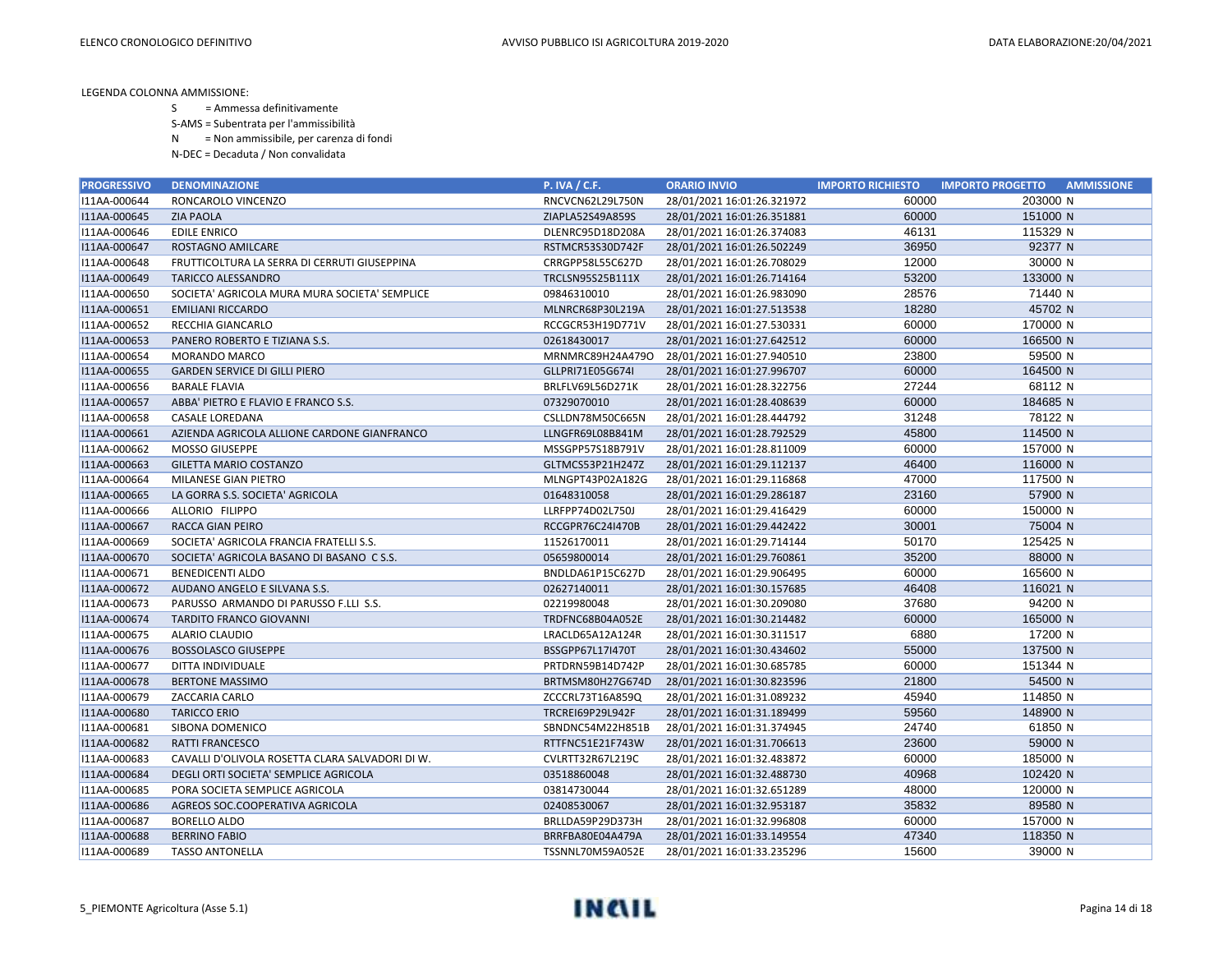S = Ammessa definitivamente

S-AMS = Subentrata per l'ammissibilità

N = Non ammissibile, per carenza di fondi

| <b>PROGRESSIVO</b> | <b>DENOMINAZIONE</b>                                        | <b>P. IVA / C.F.</b> | <b>ORARIO INVIO</b>        | <b>IMPORTO RICHIESTO</b> | <b>AMMISSIONE</b><br><b>IMPORTO PROGETTO</b> |
|--------------------|-------------------------------------------------------------|----------------------|----------------------------|--------------------------|----------------------------------------------|
| I11AA-000690       | SOC. AGR. PRATOLUNGO DI VINAI SERGIO E FEDERICO S.S.        | 02982360048          | 28/01/2021 16:01:33.760530 | 44616                    | 111541 N                                     |
| I11AA-000691       | AZIENDA AGRICOLA GIRASOLE SOCIETA' AGRICOLA S.S.            | 03187690049          | 28/01/2021 16:01:33.900866 | 41600                    | 104000 N                                     |
| I11AA-000692       | ALLEVAMENTO PIEMONTESE ROATTINO SS                          | 03815490044          | 28/01/2021 16:01:35.224991 | 35240                    | 88100 N                                      |
| I11AA-000693       | <b>GIUSTETTO SERGIO</b>                                     | GSTSRG50R29L948W     | 28/01/2021 16:01:35.379293 | 34000                    | 85000 N                                      |
| I11AA-000694       | SOCIETA' AGRICOLA VAIRA FRATELLI SOCIETA' SEMPLICE          | 03269930040          | 28/01/2021 16:01:35.510590 | 60000                    | 194704 N                                     |
| I11AA-000695       | SOCIETA' AGRICOLA ACCUSANI ALCIDE DI ACCUSANI MARCO         | 02540590060          | 28/01/2021 16:01:35.642171 | 28340                    | 70850 N                                      |
| I11AA-000697       | <b>BARALE ANDREA</b>                                        | BRLNDR74M05H727X     | 28/01/2021 16:01:35.803101 | 41600                    | 104000 N                                     |
| I11AA-000698       | BELTRAMINO DOMENICO E FLAVIO S.S.                           | 02577340017          | 28/01/2021 16:01:35.929567 | 44772                    | 111930 N                                     |
| I11AA-000699       | LA VERDE DI MOLINERIS GIOVANNA SOCIETA' SEMPLICE AGRICOLA   | 03331460042          | 28/01/2021 16:01:36.143845 | 48400                    | 121000 N                                     |
| I11AA-000700       | <b>DOLZA VALERIO</b>                                        | DLZVLR71C01D205X     | 28/01/2021 16:01:36.836039 | 36480                    | 91200 N                                      |
| I11AA-000701       | <b>MIGLIO PAOLO</b>                                         | MGLPLA68S22F952V     | 28/01/2021 16:01:36.979904 | 60000                    | 198000 N                                     |
| I11AA-000702       | AZIENDA AGRICOLA TIBALDO FRATELLI S.S.                      | 02615310014          | 28/01/2021 16:01:37.054643 | 60000                    | 152000 N                                     |
| I11AA-000704       | SOCIETA AGRICOLA GALFIONE PIERO E FRANCO S.S.               | 10214350018          | 28/01/2021 16:01:37.084915 | 22200                    | 55500 N                                      |
| I11AA-000705       | <b>NOVELLI STEFANO</b>                                      | NVLSFN75D29A182Y     | 28/01/2021 16:01:37.135709 | 52400                    | 131000 N                                     |
| I11AA-000706       | AZIENDA AGRICOLA MENARDO LIVIO                              | MNRLVI83T19D205R     | 28/01/2021 16:01:37.217601 | 33625                    | 84063 N                                      |
| I11AA-000707       | <b>DOTTO DANIELE</b>                                        | DTTDNL93S09D205W     | 28/01/2021 16:01:38.010812 | 60000                    | 161500 N                                     |
| I11AA-000708       | <b>ANDREOLETTI FRANCESCO</b>                                | NDRFNC72C22F952V     | 28/01/2021 16:01:38.193448 | 30400                    | 76000 N                                      |
| I11AA-000709       | SOCIET AGRICOLA PEDRINI S.S.                                | 12107650017          | 28/01/2021 16:01:38.388301 | 52400                    | 131000 N                                     |
| I11AA-000710       | PODERE DEL SOLE DI AUDISIO WALTER                           | DSAWTR87L29C589U     | 28/01/2021 16:01:39.150477 | 11520                    | 28800 N                                      |
| I11AA-000711       | AZ. AGR. TAN CHOY LING                                      | TNACYL73R59Z247O     | 28/01/2021 16:01:39.986258 | 15180                    | 37950 N                                      |
| I11AA-000712       | <b>ROLFO CORRADO</b>                                        | RLFCRD68A19A571H     | 28/01/2021 16:01:40.332433 | 26000                    | 65000 N                                      |
| I11AA-000713       | SOCIETA' AGRICOLA C.NA BERTONA SOCIETA' SEMPLICE            | 02338410026          | 28/01/2021 16:01:40.880340 | 60000                    | 190000 N                                     |
| I11AA-000714       | PEZZATA ROSSA S.S.A.                                        | 03713980047          | 28/01/2021 16:01:41.026596 | 52917                    | 132293 N                                     |
| I11AA-000715       | TIBALDI GIOVANNI BATTISTA                                   | TBLGNN47B15G742Q     | 28/01/2021 16:01:41.181771 | 50068                    | 125170 N                                     |
| I11AA-000716       | PROLO CHRISTIAN                                             | PRLCRS74C08F952D     | 28/01/2021 16:01:41.855428 | 18400                    | 46000 N                                      |
| I11AA-000717       | AZIENDA AGRICOLA LEVICCIOLA DI FRANCONE MARCO               | FRNMRC69P25A124V     | 28/01/2021 16:01:42.096929 | 51146                    | 127865 N                                     |
| I11AA-000718       | AZIENDA AGRICOLA RIO DELL'ANITRA S.S.                       | 02028660062          | 28/01/2021 16:01:43.012479 | 60000                    | 151700 N                                     |
| I11AA-000719       | BORELLO ALESSANDRO                                          | BRLLSN91T21A479C     | 28/01/2021 16:01:43.541481 | 60000                    | 160300 N                                     |
| I11AA-000720       | LANTERMINO MARIO BARTOLO                                    | LNTMBR67B20H247O     | 28/01/2021 16:01:43.827531 | 25400                    | 63500 N                                      |
| I11AA-000721       | FRATELLI DEPAOLI SOCIETA' SEMPLICE AGRICOLA                 | 11545720010          | 28/01/2021 16:01:43.931590 | 60000                    | 151000 N                                     |
| I11AA-000722       | <b>CURTI MICHELE</b>                                        | CRTMHL62A26F846Y     | 28/01/2021 16:01:44.104159 | 39680                    | 99200 N                                      |
| I11AA-000723       | PEYRACHE ALFREDO                                            | PYRLRD63S14H727K     | 28/01/2021 16:01:44.409769 | 15200                    | 38000 N                                      |
| I11AA-000724       | COOPERATIVA AGRICOLA LA BARAGGIA                            | 83001270020          | 28/01/2021 16:01:44.721606 | 28660                    | 71650 N                                      |
| I11AA-000725       | SOCIETA' AGRICOLA TOMATIS D. E FIGLI DI TOMATIS L.E.I. S.S. | 02809490044          | 28/01/2021 16:01:44.990851 | 40966                    | 102415 N                                     |
| I11AA-000726       | <b>RE MICHELE</b>                                           | REXMHL86R16H727N     | 28/01/2021 16:01:45.024931 | 28801                    | 72004 N                                      |
| I11AA-000727       | AZ. AGR. ANGELINA DI GAI ANTONIO                            | GAINTN64T12H150W     | 28/01/2021 16:01:45.408854 | 45200                    | 113000 N                                     |
| I11AA-000728       | MARCHISIO ORESTE FRANCESCO                                  | MRCRTF73T01H727X     | 28/01/2021 16:01:45.537814 | 20800                    | 52000 N                                      |
| I11AA-000729       | VASSALLO BERNARDINO                                         | VSSBNR69L04H727C     | 28/01/2021 16:01:45.722078 | 39000                    | 97500 N                                      |
| I11AA-000730       | <b>BARBERO FRANCO</b>                                       | BRBFNC68C08C665X     | 28/01/2021 16:01:45.951914 | 38800                    | 97000 N                                      |
| I11AA-000731       | <b>BORGOGNONE FRANCO</b>                                    | BRGFNC58S17H727X     | 28/01/2021 16:01:46.094089 | 48747                    | 121869 N                                     |
| I11AA-000732       | <b>BRIZIO GIANFRANCO</b>                                    | BRZGPR79A30B111V     | 28/01/2021 16:01:46.427007 | 40000                    | 100000 N                                     |
| I11AA-000733       | AZIENDA AGRICOLA SARACENA S.S.                              | 03108930045          | 28/01/2021 16:01:46.488733 | 41600                    | 104000 N                                     |
| I11AA-000734       | AZIENDA AGRICOLA LA VALLE DI BOSCO ANDREA                   | BSCNDR75L16A479J     | 28/01/2021 16:01:47.019637 | 60000                    | 168000 N                                     |

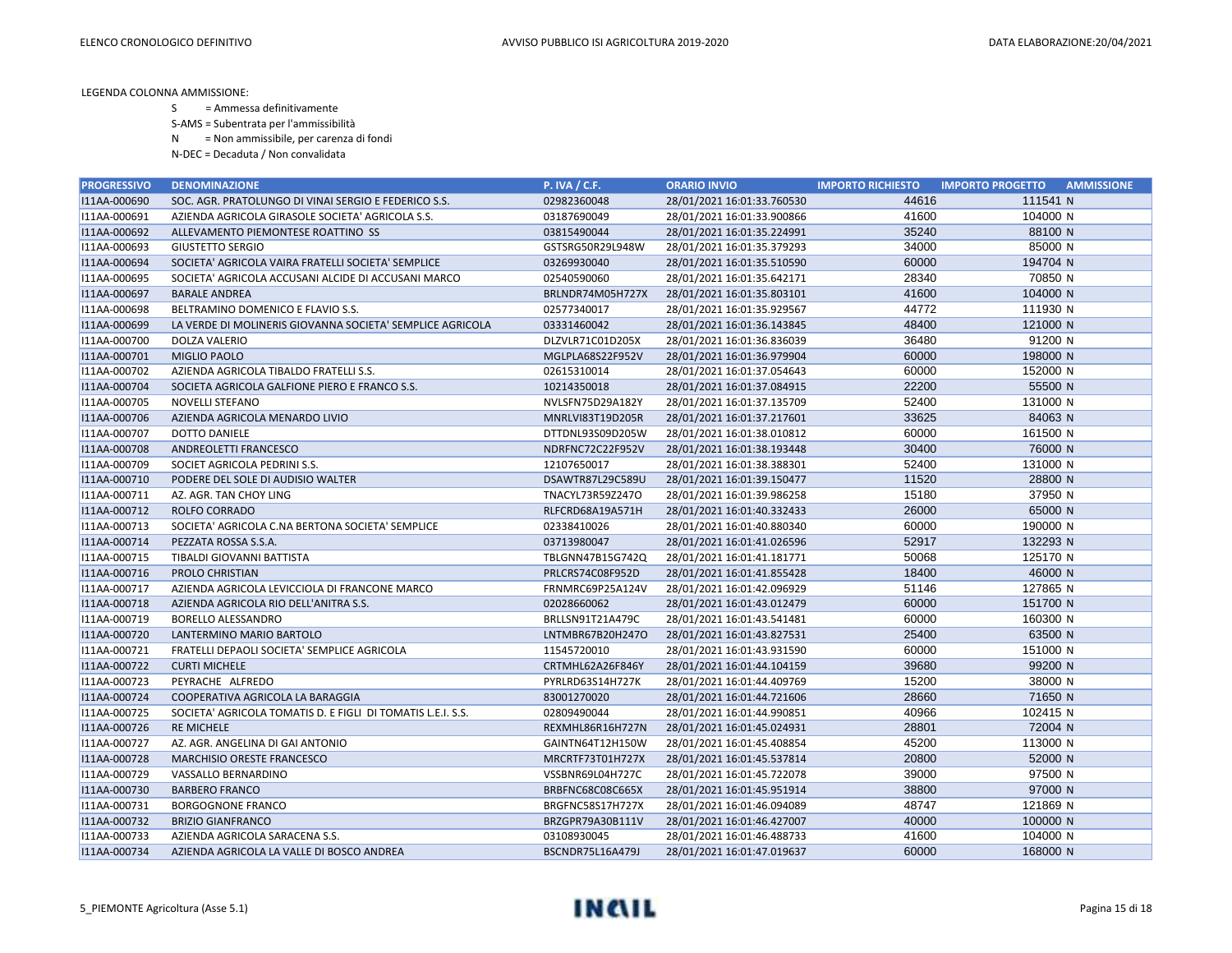- S = Ammessa definitivamente
- S-AMS = Subentrata per l'ammissibilità
- N = Non ammissibile, per carenza di fondi
- N-DEC = Decaduta / Non convalidata

| <b>PROGRESSIVO</b> | <b>DENOMINAZIONE</b>                                     | <b>P. IVA / C.F.</b> | <b>ORARIO INVIO</b>        | <b>IMPORTO RICHIESTO</b> | <b>IMPORTO PROGETTO</b><br><b>AMMISSIONE</b> |
|--------------------|----------------------------------------------------------|----------------------|----------------------------|--------------------------|----------------------------------------------|
| I11AA-000735       | DEMARIA FRANCA                                           | DMRFNC70A43D205A     | 28/01/2021 16:01:47.201786 | 60000                    | 181500 N                                     |
| I11AA-000737       | <b>QUAGLIA DANIELE PIERO</b>                             | QGLDLP60S24L804L     | 28/01/2021 16:01:47.566337 | 15600                    | 39000 N                                      |
| I11AA-000738       | <b>RINAUDO FABRIZIO</b>                                  | RNDFRZ70S08D205F     | 28/01/2021 16:01:47.591985 | 37200                    | 93000 N                                      |
| I11AA-000739       | L'ABBATE CARMELINA                                       | LBBCML71H62F723J     | 28/01/2021 16:01:47.743614 | 21200                    | 53000 N                                      |
| I11AA-000740       | FATTORIA SPERINA DI BERTOLA FRATELLI S.S.                | 02847280043          | 28/01/2021 16:01:47.940853 | 60000                    | 150500 N                                     |
| I11AA-000741       | <b>CIRIO GABRIELE</b>                                    | CRIGRL82D05B594J     | 28/01/2021 16:01:48.107319 | 29700                    | 74250 N                                      |
| I11AA-000743       | BRERO DAVIDE AZ. AGR. BRERO MICHELINO                    | BRRDVD78D26D205H     | 28/01/2021 16:01:48.299739 | 43800                    | 109500 N                                     |
| I11AA-000744       | <b>COALOVA PAOLO</b>                                     | CLVPLA87S10G674S     | 28/01/2021 16:01:48.824567 | 40000                    | 100000 N                                     |
| I11AA-000745       | DEAMBROGIO ROMANO                                        | DMBRMN63A23B885G     | 28/01/2021 16:01:48.846575 | 60000                    | 199500 N                                     |
| I11AA-000746       | <b>BARALE GIANLUCA ED ENRICO S.S.</b>                    | 02964560045          | 28/01/2021 16:01:49.157842 | 39617                    | 99044 N                                      |
| I11AA-000747       | <b>DEGIORGIS GIOVANNI</b>                                | DGRGNN61C07L972M     | 28/01/2021 16:01:49.371883 | 57502                    | 143755 N                                     |
| I11AA-000748       | <b>OGGERO RICCARDO</b>                                   | GGRRCR60B28D742D     | 28/01/2021 16:01:49.515619 | 31480                    | 78700 N                                      |
| I11AA-000749       | SOC. AGR. SANINO F.LLI RICCARDO E MAURIZIO S.S.          | 02423450044          | 28/01/2021 16:01:49.594155 | 60000                    | 191250 N                                     |
| I11AA-000750       | DOMINICI ROBERTO                                         | DMNRRT76B02A182U     | 28/01/2021 16:01:50.233743 | 43800                    | 109500 N                                     |
| I11AA-000751       | PERUCCA PIERO                                            | PRCPRI63R14D205J     | 28/01/2021 16:01:50.544415 | 34494                    | 86235 N                                      |
| I11AA-000752       | <b>CASSINELLI PIER BRUNO</b>                             | CSSPBR59S14B885W     | 28/01/2021 16:01:50.555548 | 51106                    | 127765 N                                     |
| I11AA-000753       | MARENGO DOMENICO                                         | MRNDNC59E23C048Q     | 28/01/2021 16:01:50.926898 | 34600                    | 86500 N                                      |
| I11AA-000754       | SOC. AGRICOLA FRAIRE DOMENICO E CARLO BERNARDINO S.S.    | 00304510043          | 28/01/2021 16:01:51.119391 | 38636                    | 96591 N                                      |
| I11AA-000755       | <b>GIUSEPPE ROCCI</b>                                    | RCCGPP69S16A518U     | 28/01/2021 16:01:51.635618 | 51075                    | 127688 N                                     |
| I11AA-000756       | <b>BARBERIS GIUSEPPE</b>                                 | BRBGPP59E24A182S     | 28/01/2021 16:01:52.593711 | 60000                    | 156000 N                                     |
| I11AA-000757       | AZIENDA AGRICOLA GAIDO GIOVANNI                          | GDAGNN68E21M133K     | 28/01/2021 16:01:52.832860 | 60000                    | 175000 N                                     |
| I11AA-000758       | <b>RASO GIUSEPPE</b>                                     | RSAGPP68M15F723H     | 28/01/2021 16:01:53.111777 | 26160                    | 65400 N                                      |
| I11AA-000759       | ALLE SORGENTI DEL BELBO SOCIETA SEMPLICE AGRICOLA        | 91026020049          | 28/01/2021 16:01:53.144359 | 33097                    | 82744 N                                      |
| I11AA-000760       | CISMONDI FRATELLI SERGIO E ERIO S.S. SOCIET AGRICOLA     | 02361360049          | 28/01/2021 16:01:53.621890 | 49832                    | 124581 N                                     |
| I11AA-000761       | AZIENDA AGRICOLA LA TORRE SOCIETA' SEMPLICE              | 81024090029          | 28/01/2021 16:01:53.893772 | 60000                    | 175417 N                                     |
| I11AA-000762       | <b>GIRAUD VILMA</b>                                      | GRDVLM86T45G674N     | 28/01/2021 16:01:53.966700 | 25455                    | 63638 N                                      |
| I11AA-000763       | <b>MIRETTI ENZO</b>                                      | MRTNZE83L14H727M     | 28/01/2021 16:01:54.035688 | 14000                    | 35000 N                                      |
| I11AA-000764       | AZIENDA AGRICOLA MONETTI GIANFRANCO E MARIO              | 02148690049          | 28/01/2021 16:01:54.331688 | 60000                    | 170849 N                                     |
| I11AA-000765       | <b>FRAIRE ENRICO</b>                                     | FRRNRC90H12I470A     | 28/01/2021 16:01:55.139363 | 12400                    | 31000 N                                      |
| I11AA-000766       | <b>MARTINI LUCA TOMMASO</b>                              | MRTLTM76E16H727V     | 28/01/2021 16:01:55.506355 | 38463                    | 96159 N                                      |
| I11AA-000769       | <b>GILETTA MARCO</b>                                     | GLTMRC58L16H727Q     | 28/01/2021 16:01:57.485364 | 21800                    | 54500 N                                      |
| I11AA-000770       | CASCINA DALL'ALLAAS SOCIETA' SEMPLICE                    | 07987030017          | 28/01/2021 16:01:57.734903 | 50000                    | 125000 N                                     |
| I11AA-000771       | SA.RA. ALLEVAMENTI DI SARDO L. C. SOC. SEMPLICE AGRICOLA | 00925950057          | 28/01/2021 16:01:57.755693 | 59800                    | 149500 N                                     |
| I11AA-000772       | SOCIETA' AGRICOLA RUBIOLO DARIO E GIAN FRANCO S.S.       | 03103350041          | 28/01/2021 16:01:57.760943 | 56400                    | 141000 N                                     |
| I11AA-000773       | <b>VILLATA VALTER</b>                                    | VLLVTR64B02F335Z     | 28/01/2021 16:01:58.243746 | 25905                    | 64763 N                                      |
| I11AA-000774       | BERTOTTO SOCIETA' SEMPLICE AGRICOLA                      | 02102760028          | 28/01/2021 16:01:58.973938 | 37600                    | 94000 N                                      |
| I11AA-000775       | VOARINO CLAUDIO                                          | VRNCLD71D05F351H     | 28/01/2021 16:01:59.066353 | 42480                    | 106200 N                                     |
| I11AA-000776       | SOC.AGR. PIGNATA S.S.                                    | 03184220048          | 28/01/2021 16:01:59.723663 | 60000                    | 180000 N                                     |
| I11AA-000777       | <b>BOSSO MICHELE</b>                                     | BSSMHL49L30L898Y     | 28/01/2021 16:02:02.148816 | 59400                    | 148500 N                                     |
| I11AA-000779       | ALPI MARITTIME BIO FRUTTA DI ALLIONE FRANCESCA           | LLNFNC76E62D205W     | 28/01/2021 16:02:02.701906 | 31455                    | 78638 N                                      |
| I11AA-000780       | SOCIET AGRICOLA EMBRYOBOV S.S. DEI FRATELLI RUMELLO      | 12156100013          | 28/01/2021 16:02:02.881359 | 31400                    | 78500 N                                      |
| I11AA-000781       | <b>COSTA CATIA</b>                                       | CSTCTA71S51B573M     | 28/01/2021 16:02:03.630271 | 15200                    | 38000 N                                      |
| I11AA-000783       | AZ. AGR. LA BOTALLA DI BACCHIARELLO MARINELLA            | BCCMNL56M58I484P     | 28/01/2021 16:02:04.544338 | 3200                     | 8000 N                                       |

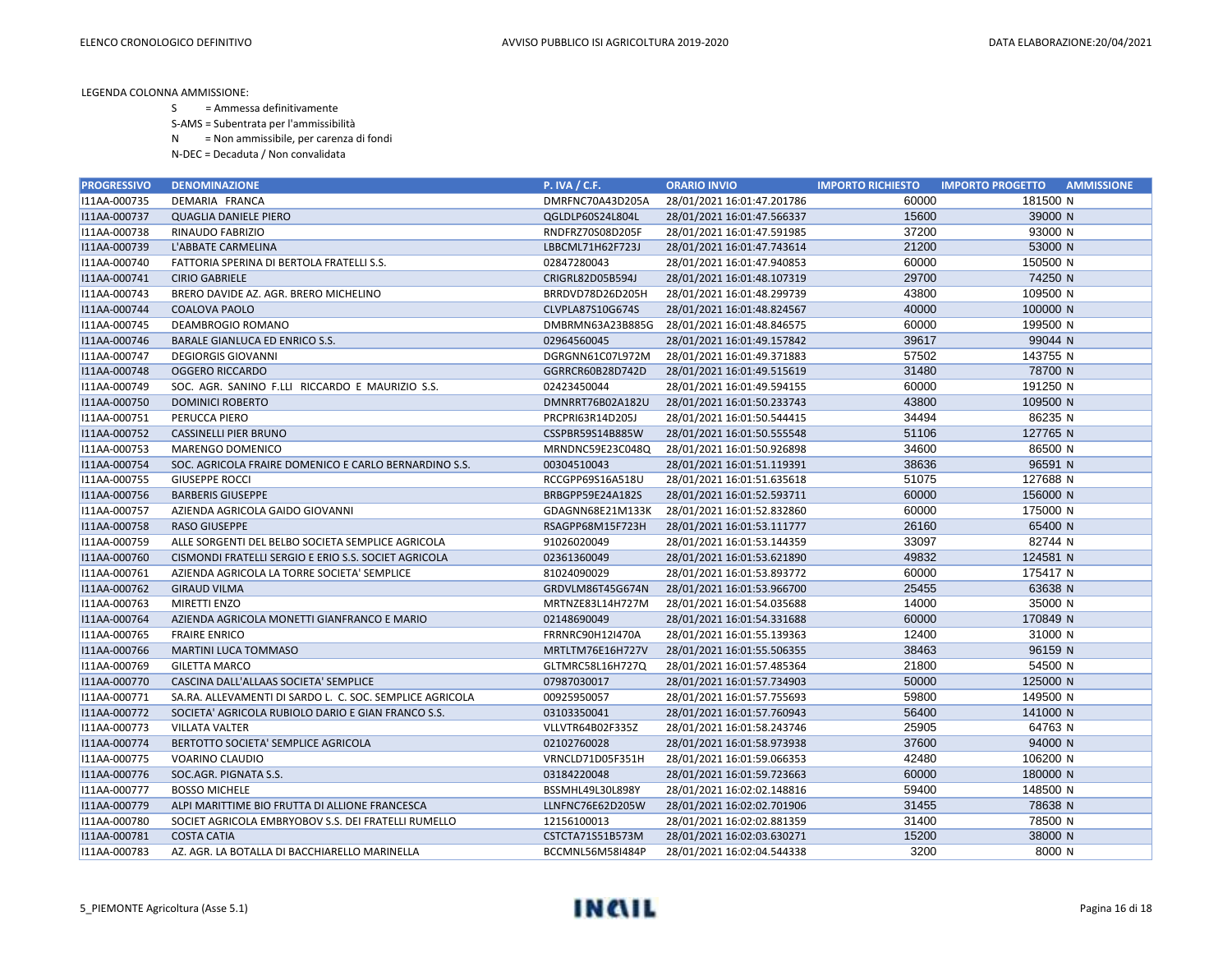- S = Ammessa definitivamente
- S-AMS = Subentrata per l'ammissibilità
- N = Non ammissibile, per carenza di fondi
- N-DEC = Decaduta / Non convalidata

| <b>PROGRESSIVO</b> | <b>DENOMINAZIONE</b>                                         | <b>P. IVA / C.F.</b>    | <b>ORARIO INVIO</b>        | <b>IMPORTO RICHIESTO</b> | <b>IMPORTO PROGETTO</b><br><b>AMMISSIONE</b> |
|--------------------|--------------------------------------------------------------|-------------------------|----------------------------|--------------------------|----------------------------------------------|
| I11AA-000784       | <b>MAGNANO CLAUDIA</b>                                       | MGNCLD68H46G674T        | 28/01/2021 16:02:04.608748 | 37956                    | 94891 N                                      |
| I11AA-000785       | SOCIETA' AGRICOLA QUAGLIA ROBERTO E MICHELE S.S.             | 02697620041             | 28/01/2021 16:02:05.047543 | 11400                    | 28500 N                                      |
| I11AA-000786       | <b>BERTOLA ROBERTO</b>                                       | BRTRRT73S23D205H        | 28/01/2021 16:02:05.665483 | 30000                    | 75000 N                                      |
| I11AA-000787       | SOCIETA' AGRICOLA GRIBAUDO DAIRY FARM S.S                    | 03589590045             | 28/01/2021 16:02:06.670992 | 46560                    | 116400 N                                     |
| I11AA-000788       | SOC.AGR.VIVAI ZAZZERA F.LLI ZAZZERA G.P.                     | 11857490012             | 28/01/2021 16:02:07.001573 | 1000                     | 2500 N                                       |
| I11AA-000789       | <b>FIORINA RENATA</b>                                        | FRNRNT75A69B791B        | 28/01/2021 16:02:07.233116 | 54200                    | 135500 N                                     |
| I11AA-000790       | <b>ISOARDI COSTANZO</b>                                      | SRDCTN68T12H150R        | 28/01/2021 16:02:08.880486 | 50400                    | 126000 N                                     |
| I11AA-000791       | <b>GOSMAR MIRANDA MARIA</b>                                  | GSMMND65T64B285G        | 28/01/2021 16:02:09.257206 | 16220                    | 40550 N                                      |
| I11AA-000792       | SOCIETA' AGRICOLA ALLEVAMENTO VISTA MONVISO DI MAINA ALESSAN | 12014710011             | 28/01/2021 16:02:09.944626 | 54772                    | 136931 N                                     |
| I11AA-000793       | <b>GALLO TERESIO</b>                                         | GLLTRS67T10I470I        | 28/01/2021 16:02:10.258152 | 43200                    | 108000 N                                     |
| I11AA-000794       | AZIENDA AGRICOLA SABENA GIANCARLO                            | SBNGCR67S15I470E        | 28/01/2021 16:02:10.515156 | 29770                    | 74425 N                                      |
| I11AA-000795       | AZ. AGR. A COI DAL FRA DEI F.LLI AMBERTO S.S.                | MBRGLN61M01D271V        | 28/01/2021 16:02:11.142109 | 44000                    | 110000 N                                     |
| I11AA-000796       | <b>SANDRI LUIGI</b>                                          | SNDLGU67A18L219D        | 28/01/2021 16:02:11.360102 | 33000                    | 82500 N                                      |
| I11AA-000798       | <b>MARCHISONE STEFANIA</b>                                   | MRCSFN84S58I470M        | 28/01/2021 16:02:11.539283 | 20600                    | 51500 N                                      |
| I11AA-000799       | AZIENDA AGRICOLA ALVIO PESTARINO SOCIETA' SEMPLICE AGRICOLA  | 02611170065             | 28/01/2021 16:02:11.770132 | 20400                    | 51000 N                                      |
| I11AA-000800       | SOCIETA' AGRICOLA GIORGIS MASSIMO E AURELIO S.S.             | 02256900040             | 28/01/2021 16:02:11.901484 | 60000                    | 169089 N                                     |
| I11AA-000801       | REBUFFO ALESSANDRO GIUSEPPE                                  | RBFLSN79S28D205I        | 28/01/2021 16:02:14.209959 | 11440                    | 28600 N                                      |
| I11AA-000802       | VINAI GIOVANNI E GIUSEPPE                                    | 00999620040             | 28/01/2021 16:02:14.338062 | 39280                    | 98200 N                                      |
| I11AA-000803       | COMUNE DI MONASTEROLO CASOTTO                                | 00460700040             | 28/01/2021 16:02:14.718637 | 51400                    | 128500 N                                     |
| I11AA-000804       | VIVAI NICOLA DI NICOLA MARCO                                 | NCLMRC66M11A479V        | 28/01/2021 16:02:16.062956 | 54792                    | 136980 N                                     |
| I11AA-000805       | <b>BRIGNONE VALERIO</b>                                      | BRGVLR66P11D205Q        | 28/01/2021 16:02:16.402465 | 32400                    | 81000 N                                      |
| I11AA-000806       | SOCIETA' AGRICOLA BOTTA SOCIETA' SEMPLICE                    | 11084340014             | 28/01/2021 16:02:16.640022 | 60000                    | 151000 N                                     |
| I11AA-000807       | ARESE ANTONIO, SERGIO E FIGLI SOCIETA' SEMPLICE AGRICOLA     | 83000280046             | 28/01/2021 16:02:17.077278 | 60000                    | 154000 N                                     |
| I11AA-000808       | <b>BARBERO ELIO</b>                                          | BRBLEI55E29H727I        | 28/01/2021 16:02:17.213861 | 42600                    | 106500 N                                     |
| I11AA-000810       | AGRICOLA IMMOBILIARE LIGURIA                                 | 01160400105             | 28/01/2021 16:02:18.285366 | 39220                    | 98050 N                                      |
| I11AA-000811       | SOCIETA' AGRICOLA FERRARIS FLAVIO E GASTALDI DANIE           | 01478750027             | 28/01/2021 16:02:19.348938 | 20000                    | 50000 N                                      |
| I11AA-000812       | LA BIANCHINA SOCIETA' SEMPLICE AGRICOLA                      | 03241360043             | 28/01/2021 16:02:20.225495 | 43410                    | 108526 N                                     |
| I11AA-000813       | DALMASSO CARLO                                               | DLMCRL81D04H727G        | 28/01/2021 16:02:20.370154 | 19920                    | 49800 N                                      |
| I11AA-000814       | GRASSO PIER PAOLO AZ.VIT.PIER GRASSO GIUSEPPE                | GRSPPL78A24A124R        | 28/01/2021 16:02:21.012864 | 60000                    | 183500 N                                     |
| I11AA-000815       | SOCIETA' AGRICOLA CASCINA LA PRA' DEI F.LLI CASALE           | 03623450040             | 28/01/2021 16:02:21.206772 | 45108                    | 112770 N                                     |
| I11AA-000816       | <b>BECCARIA FRANCO</b>                                       | BCCFNC66D26D205W        | 28/01/2021 16:02:23.665733 | 44584                    | 111462 N                                     |
| I11AA-000817       | FINA SILVANA MARIA                                           | FNISVN79T41H727R        | 28/01/2021 16:02:24.762956 | 24600                    | 61500 N                                      |
| I11AA-000819       | SOC. AGR. MINETTI ALDO GIOVANNI E BRUNO C. S.S.              | 85004620044             | 28/01/2021 16:02:27.435072 | 54400                    | 136000 N                                     |
| I11AA-000820       | VIALE LORENZO E CRISTIAN SS AGRICOLA                         | 03722050048             | 28/01/2021 16:02:29.372380 | 60000                    | 183500 N                                     |
| I11AA-000821       | <b>BERGIA BRUNO</b>                                          | BRGBRN65R17B791X        | 28/01/2021 16:02:31.890678 | 39400                    | 98500 N                                      |
| I11AA-000822       | SOCIETA' AGRICOLA MICHELONE GIANMARIO E STEFANO              | 02365690029             | 28/01/2021 16:02:32.525572 | 58740                    | 146850 N                                     |
| I11AA-000823       | TRAVAGLINI GIANCARLO SOCIETA' AGRICOLA                       | 02181810025             | 28/01/2021 16:02:35.534335 | 30400                    | 76000 N                                      |
| I11AA-000824       | SACCO PAOLA MARIA                                            | SCCPMR61T61L304C        | 28/01/2021 16:02:39.042445 | 37400                    | 93500 N                                      |
| I11AA-000825       | <b>FAVA ANGELO</b>                                           | <b>FVANGL62S17L304S</b> | 28/01/2021 16:02:39.109393 | 54400                    | 136000 N                                     |
| I11AA-000826       | AZ.AGR. BOSCO DELLA CASCINA SOC. AGRICOLA S.S.               | 01785310044             | 28/01/2021 16:02:39.312534 | 50822                    | 127057 N                                     |
| I11AA-000827       | AMATEIS P.ANGELO GERMANO LUCIANO E GIOVANNI S.S.AGRICOLA     | 01199480060             | 28/01/2021 16:02:40.665131 | 58400                    | 146000 N                                     |
| I11AA-000828       | <b>GIORDANA FABRIZIO</b>                                     | GRDFRZ80D29G674H        | 28/01/2021 16:02:41.619209 | 60000                    | 196000 N                                     |
| I11AA-000829       | DALMASSO PAOLO                                               | DLMPLA75T20G674B        | 28/01/2021 16:02:42.349127 | 19132                    | 47830 N                                      |